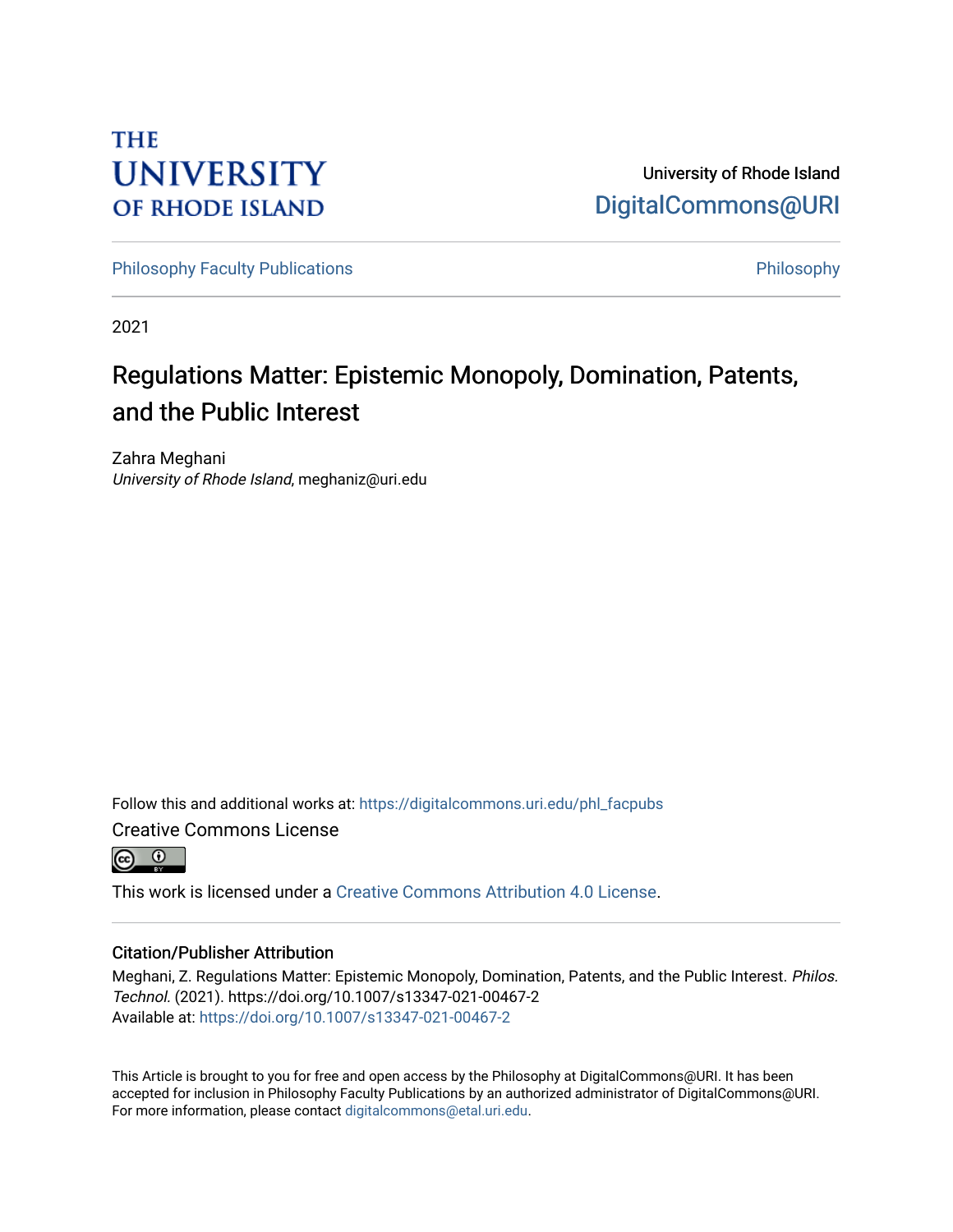#### **RESEARCH ARTICLE**



## **Regulations Matter: Epistemic Monopoly, Domination, Patents, and the Public Interest**

**Zahra Meghani**<sup>1</sup>

Received: 26 February 2021 / Accepted: 31 July 2021 © The Author(s) 2021

## **Abstract**

This paper argues that regulatory agencies have a responsibility to further the public interest when they determine the conditions under which new technological products may be commercialized. As a case study, this paper analyzes the US 9th Circuit Court's ruling on the eforts of the US Environmental Protection Agency (EPA) to regulate an herbicide meant for use with seed that are genetically modifed to be tolerant of the chemical. Using that case, it is argued that when regulatory agencies evaluate new technological products, they have an obligation to draw on data, analyses, and evaluations from a variety of credible epistemic sources, and not rely solely or even primarily on the technology developer. Otherwise, they create conditions for their own domination and that of the polity by the technology developer. Moreover, in the interest of advancing the public interest, regulatory agencies must evaluate new technologies in a substantively and procedurally unbiased manner.

**Keywords** Regulatory agencies · Patents · Public interest · Epistemic monopoly · Domination · Epistemic responsibilities · Genetically engineered seed · Dicamba

## **1 Introduction**

It seems uncontroversial that regulatory agencies (as agents of the democratic state) have a responsibility to further the public interest when they determine the conditions under which new technological products may be commercialized. However, it is not obvious what qualifes as the public interest and why regulatory agencies have a duty to foster it. Drawing on the work of political philosophers, this paper identifes some of the responsibilities of regulatory agencies. The argument is made that regulatory agencies should not create or condone epistemic monopolies that enable technology developers to dominate them or the polity. Otherwise, they violate their

 $\boxtimes$  Zahra Meghani meghaniz@uri.edu

<sup>1</sup> Philosophy Department, University of Rhode Island, Kingston, RI 02881, USA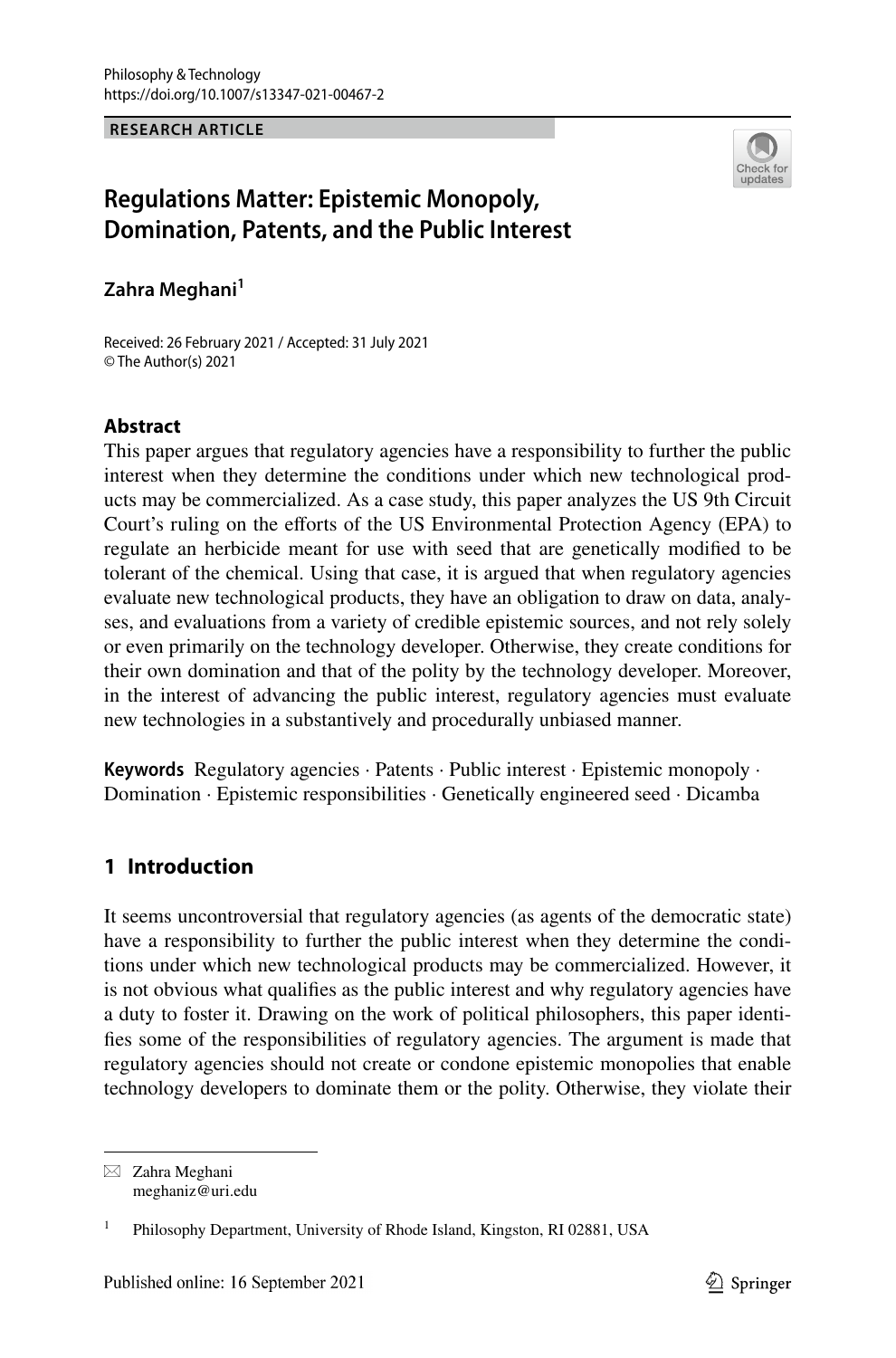duty as state actors to advance the public interest when they regulate new technological products.

Regulatory agencies determine the conditions under which a variety of products, including technological products, may be commercialized. For instance, the range of entities and objects over which US regulatory agencies have purview is broad and varied. It includes milk, viruses, biologics, tobacco products, cosmetics, genetically modified<sup>[1](#page-2-0)</sup> plants and animals, pharmaceuticals, and pesticides. Among other things, regulatory agencies are responsible for setting conditions for the safe and efective use of those organisms and objects as products.

As a case study, this paper analyzes the US 9th Circuit Court's ruling on the efforts of the US Environmental Protection Agency (EPA) to regulate dicamba, an herbicide. In 2016, the EPA issued a 2-year permit for the commercial use of three newly developed formulations of dicamba that were designed for use with seed that are genetically modifed to be tolerant of the chemical. In 2018, the regulatory agency extended the commercial use permit for those new formulations of dicamba for another 2 years. It made that decision even though by then there were numerous credible public reports that the chemical drifted beyond the farm felds it was applied in, causing significant harm to off-site, non-target plants, bushes, and trees.

The EPA's 2018 decision to renew the permit for the newly developed versions of dicamba motivated three civil society organizations to fle a complaint with the US 9th Circuit Court. In June 2020, the Court vacated the 2018 decision of the EPA to extend the commercial use permit for the three new formulations of dicamba. This paper analyzes the Court ruling because dicamba use has national and international signifcance. It is expected that the seed genetically modifed to be tolerant of dicamba and the newly developed versions of dicamba meant for use with them are likely to achieve the same degree of market dominance in the USA as genetically modifed seed that are modifed to have the trait that makes them tolerant of glyphosate (an herbicide) and glyphosate itself<sup>[2](#page-2-1)</sup> (National Family Farm Coalition v. EPA, [2020](#page-25-0), 48). Agrochemical companies that produce GE glyphosate-tolerant seed and glyphosate-based herbicides need a replacement for glyphosate. Weeds<sup>[3](#page-2-2)</sup> have become resistant to the chemical.<sup>[4](#page-2-3)</sup>

To appreciate the market dominance of agrochemical companies' GE crops (and the herbicides and pesticides that are intended for use with them) and what that means for dicamba, it is useful to consider the data compiled by the Economic Research Service of the US Department of Agriculture (USDA). Currently, more than 90% of US corn, upland cotton, and soybeans are GE varieties (ERS, USDA

<span id="page-2-0"></span><sup>&</sup>lt;sup>1</sup> The terms "genetically modified" and "genetically engineered" are used interchangeably to denote organisms that have been modifed by means of techniques of modern biotechnology.

<span id="page-2-1"></span> $2$  Glyphosate has been the most widely applied pesticide on the planet (Benbrook, [2016](#page-23-0)). For a recent comprehensive overview of the scientifc studies on the efect of glyphosate-based herbicides on the human endocrine system and its impact on other animal species, see Krimsky ([2021\)](#page-24-0).

<span id="page-2-2"></span><sup>&</sup>lt;sup>3</sup> The term "weeds" as used here refers to plants that are considered undesirable by farmers.

<span id="page-2-3"></span><sup>&</sup>lt;sup>4</sup> See Ravet et al. [\(2020](#page-24-1)), Loddo et al. ([2020\)](#page-24-2), and Gaines et al. (2020) reports for glyphosate resistance in North America, Europe, and South America, respectively.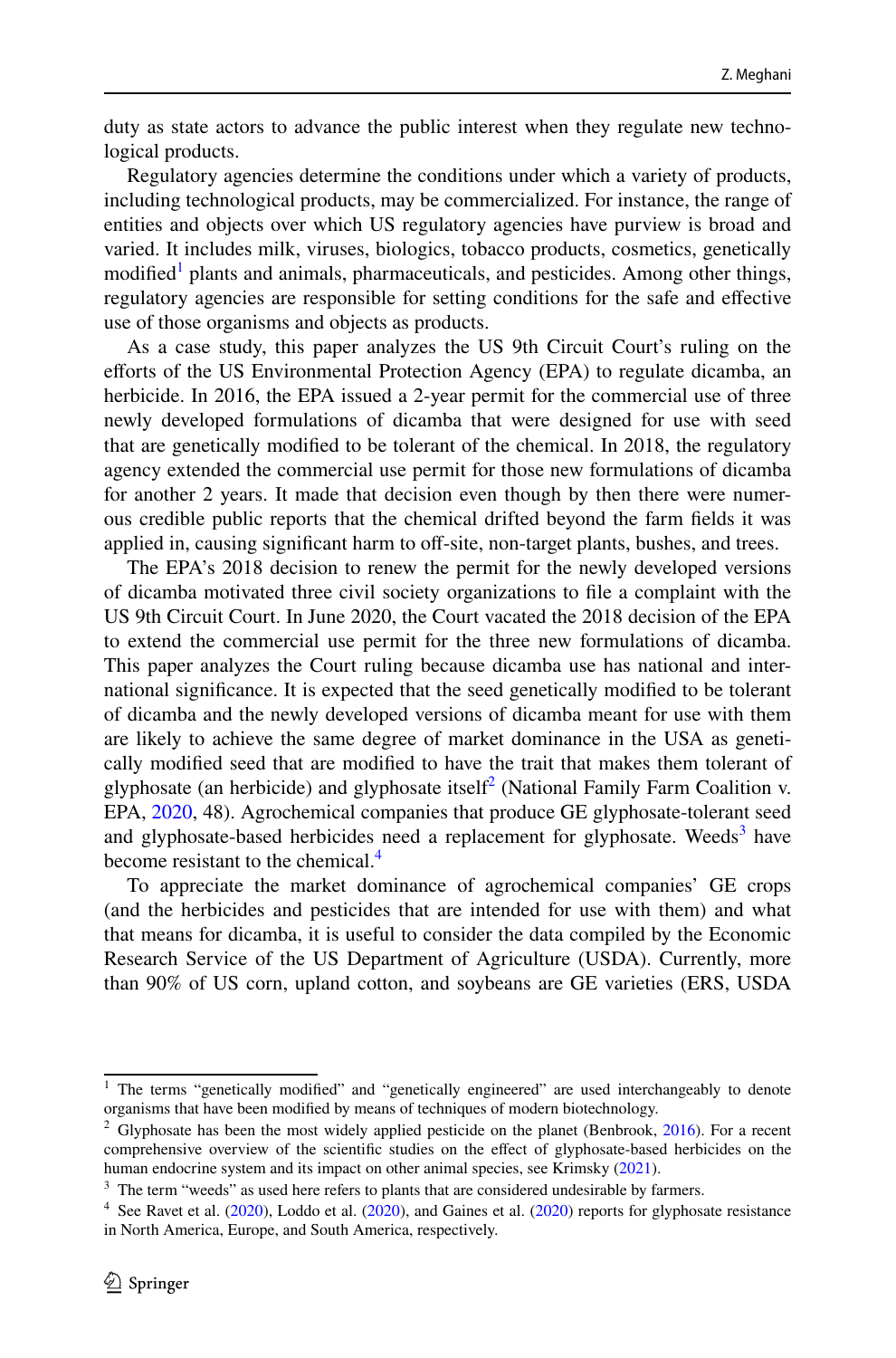2020). The four other top cultivators of GE crops are Brazil, Argentina, Canada, and India. In 2019, along with the USA, they had 91% of the global GE crop area (approximately 190.4 million hectares) (ISAAA [2019\)](#page-24-3). While only Spain and Portugal in the European Union cultivate GE crops, a number of other European countries import GE crops that they use primarily as feed. Of the more than 30 million metric tons (MT) of soybeans and soybean products imported by the EU, approximately 90–95% were genetically engineered, of the 10 to 20 million MT of imported maize products, an estimated 20–25% were genetically modifed, and of the 2.5 to 5 million MT of imported rapeseed products, approximately 25% were genetically engineered (ISAAA [2019](#page-24-3)). The point here is that if GE dicamba-tolerant seed and the three newly developed versions of dicamba replace glyphosate-tolerant seed and glyphosate-based herbicides in countries that cultivate GE crops, it will be internationally signifcant.

This paper analyzes the 9th Circuit Court's ruling with the aim of identifying some of the key duties of regulatory agencies that have purview over new technological products. It argues that when regulatory agencies choose to rely primarily or entirely on product sponsors for data, analyses, and evaluations, they in efect voluntarily subject themselves to an epistemic monopoly. In doing that, they create conditions for their own domination by those actors. Regulatory agencies should guard against being dominated because that may compromise their ability to foster the public interest (more on this later).

As agents of the democratic state charged with advancing the public interest, regulatory agencies also have a duty to not permit or participate in the domination of the polity. Not being dominated qualifes as a matter of public interest. Public interest is an interest that all persons have qua members of a democratic society (see Barry  $(1964)$  $(1964)$ , cited in O'Flynn  $(2010)$  $(2010)$  and Boot  $(2020)$  $(2020)$ ). It is not specific to one's particular roles, be it as a parent, laborer, etc. (Barry, [1964,](#page-23-1) 14). The public interest is also not equivalent to the notion of the common good that communitarians invoke and which assumes a shared thick conception of the good life, nor is it to be understood as the aggregate of the particular interests that persons have in their specifc roles.<sup>[5](#page-3-0)</sup>

Regulatory agencies have at least three epistemic duties to prevent powerful industries or corporate actors from dominating them or the polity. First, they must assess new technological products by drawing on data, analyses, and evaluations from a variety of credible sources and especially those who have been harmed or could be put at risk by the commercial use of those products. If regulatory agencies voluntarily substantively (or wholly) depend on product sponsors, they, in efect, chose to subject themselves to an epistemic monopoly. Their complete or signifcant epistemic dependency on the product sponsor may undermine their ability to accurately evaluate the safety and efectiveness of technological products. Second, the duty to accurately assess products also requires that regulatory agencies keep product developers at an arm's length. Third, regulatory agencies must evaluate

<span id="page-3-0"></span><sup>&</sup>lt;sup>5</sup> The conception of public interest as the aggregate of the particular interests of persons is attributed to Jeremy Bentham, and it is termed "compositionalism" (see Boot ([2020\)](#page-23-2) for a critique of it).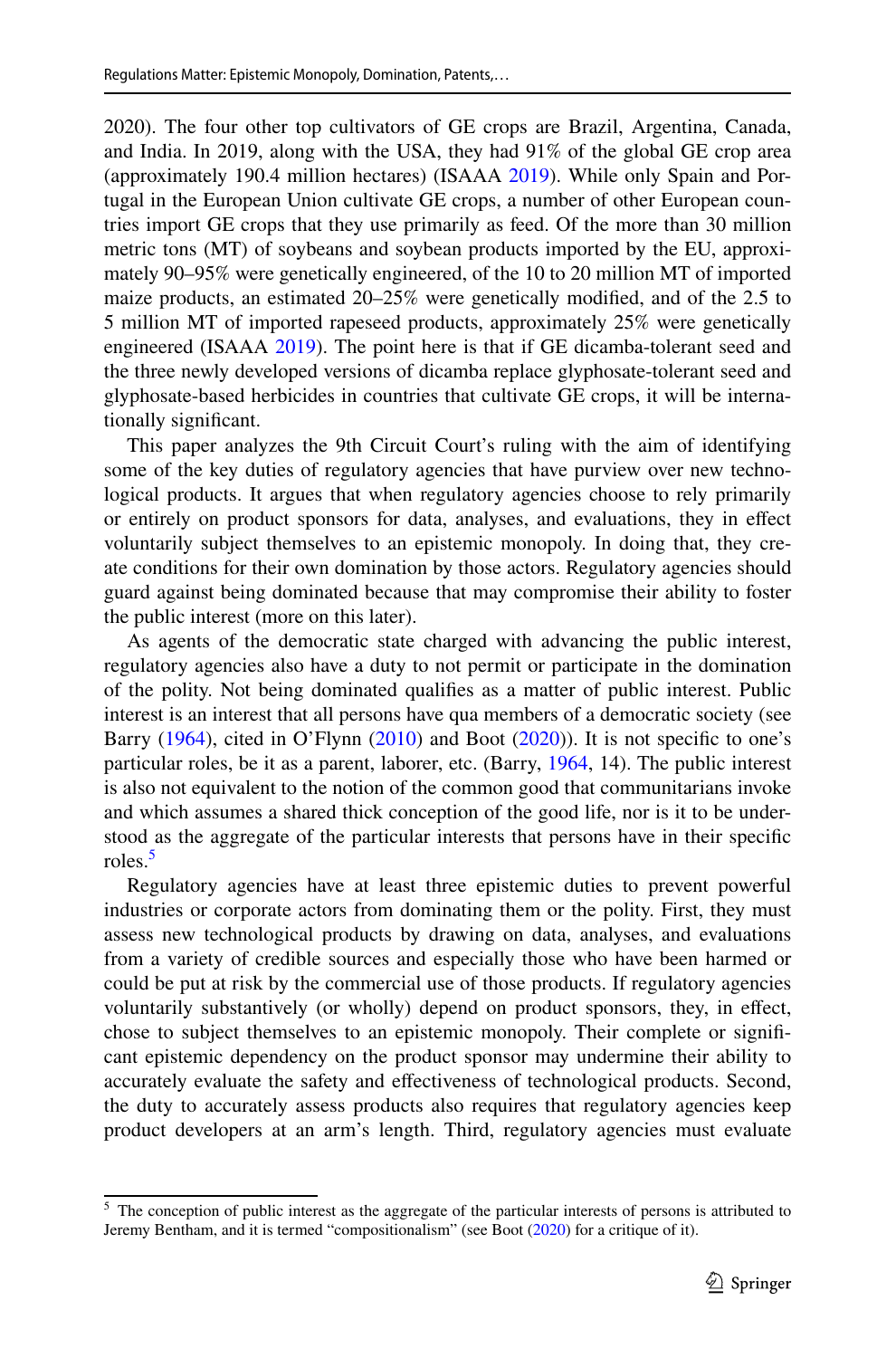products in a procedurally disinterested manner that advances the public interest.[6](#page-4-0) By analyzing these epistemic duties of regulatory agencies, this paper participates in the larger philosophical discussion about the responsibilities of regulatory bodies in democracies (see, for instance, Jasanoff, [2011;](#page-24-4) Meghani, [2014;](#page-25-3) Meghani, [2017;](#page-25-4) Meghani, [2019;](#page-25-5) Smuha, [2020;](#page-25-6) Floridi, [2021](#page-24-5); Taylor, [2021](#page-25-7)).

The paper begins with a discussion of what it means for regulatory agencies to be autonomous. Then, the duty of the democratic state to further the public interest is analyzed and an account of public interest is extracted from it. Using that notion of public interest, the responsibilities of government agencies charged with regulating new technological products are explicated. After that, the EPA's regulation of dicamba is briefy described. The June 2020 ruling of the 9th Circuit Court against the agency is also delineated. Following that, the Court's ruling is analyzed. The fnal section of the paper identifes issues that remain unresolved.

#### **2 Autonomy of Regulatory Agencies**

Any account of the ethical duties of organizations should be cognizant of their capacity to function autonomously. An organization can be said to be autonomous if, among other things, it has the authority and resources to function in a manner that is in accordance with its mission and principles.

In the domain of ethics, individuals are construed as autonomous agents if they have the capacity to engage in self-determination (see, for instance, Immanuel Kant, Marilyn Friedman, and John Christman on that subject).<sup>7</sup> Ethical theories conceptualize such individuals as autonomous even if they choose not to exercise that capacity. Autonomy is about having the ability to engage in self-determination. Ideally, they *should* exercise that capacity and *choose* to act ethically.

This paper contends that autonomy for regulatory agencies means something very diferent from autonomy for individuals. Unlike individuals, regulatory agencies *must* exercise their capacity to be self-determining, with the end of furthering the public interest. That is because as agents of democratic states regulatory agencies have a fundamental ethical and political duty to foster the public interest. However, their responsibility is limited to the domain over which they have authority (see, for instance, Shapiro ([2012\)](#page-25-8) and Barkow [\(2010](#page-23-3))).

Regulatory agencies must function in a substantively and procedurally disinterested manner *such that their rules*, *policies*, *guidances*, *decisions*, *practices*, *and actions further the public interest*. The autonomy of regulatory agencies is tethered

<span id="page-4-0"></span> $6$  This is not a comprehensive account of public interest, rather it is one sufficient for the purposes of this paper.<br> $\frac{1}{7}$  I<sub>m</sub>

<span id="page-4-1"></span>Immanuel Kant ([1785](#page-24-6) [1983]) conceptualizes autonomous persons as those who are capable of formulating and abiding by universal moral laws. In contrast, Marilyn Friedman ([2003\)](#page-24-7) has argued that an autonomous person is able to refect on their deeper values and concerns and act in accordance with them even if they face some minimal degree of opposition by others. Their decision qualifes as autonomous if it is made by them on the basis of their values and concerns, without undue manipulation or coercion from others.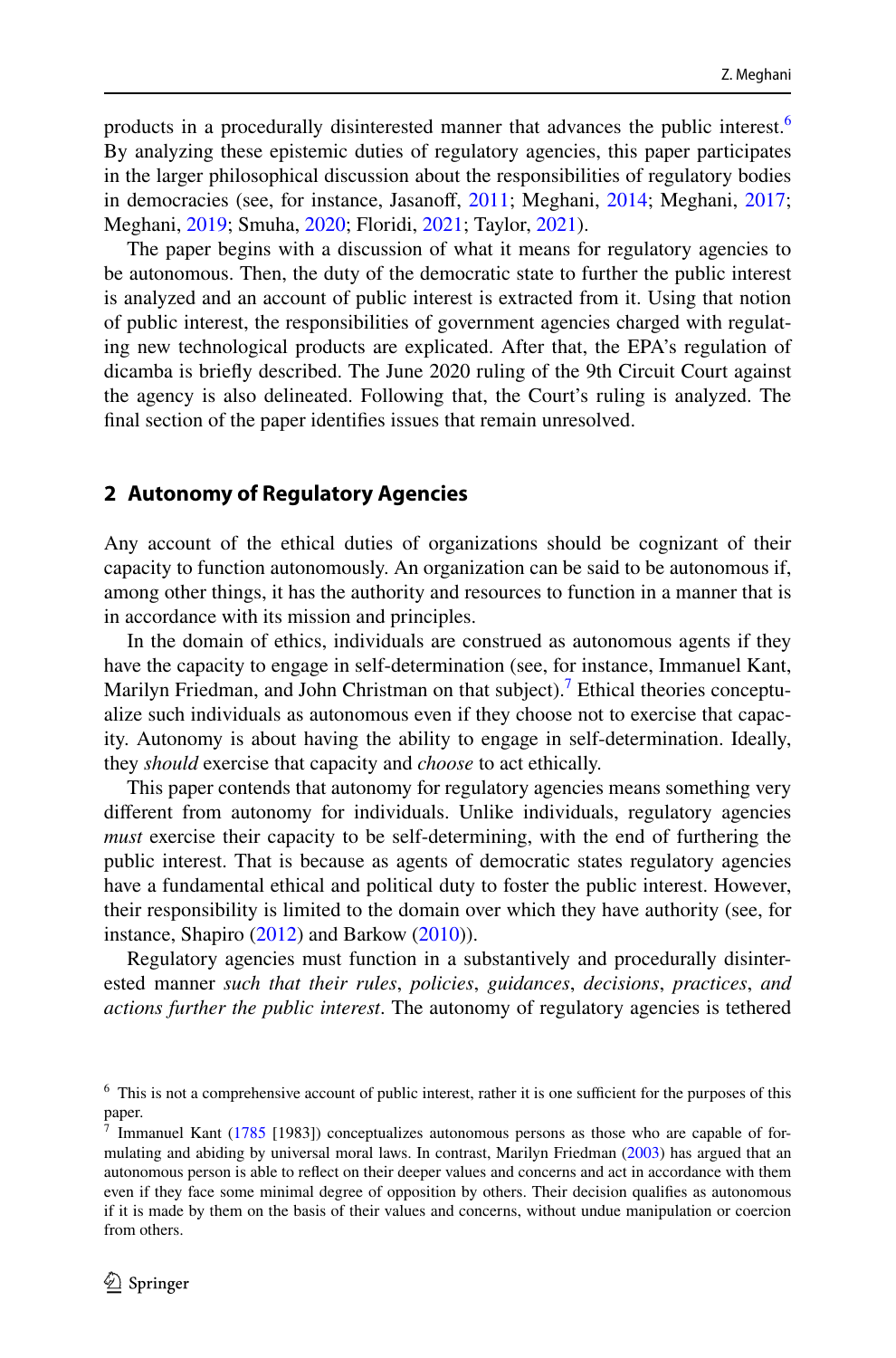to and shaped by their responsibility to foster the public interest. So regulatory agencies, unlike individuals, are obligated to act in an autonomous manner because they have a duty to advance the public interest. In other words, acting in an autonomous manner with respect to their responsibilities is a requirement for regulatory entities. It is not a matter of choice.

Regulatory agencies invariably face constraints, such as inadequate funding, as they attempt to advance the public interest, including attend to their mission. The ability of those organizations to do what they are supposed to do may also be curtailed by onerous and unrealistic requirements, especially if they are inadequately funded. For instance, the original and revised Toxic Substances Control Acts have placed on the US EPA enormous data collection and resource demands that has undermined the ability of the perpetually underfunded agency<sup>[8](#page-5-0)</sup> to protect public health and the environment (see Krimsky ([2017\)](#page-24-8) for a detailed analysis of this problem).

The autonomy of regulatory entities is shaped and constrained by their sociopolitical circumstance, including institutional context. In the USA, for instance, the institutional environment of federal regulatory agencies comprises of the legislative, executive, and judicial branches of the government (Croley, [2007;](#page-23-4) Magill, [2011\)](#page-25-9). Theoretically speaking, the US Congress has virtually unlimited authority over regulatory agencies that is curtailed only by the Constitution (Magill, [2011](#page-25-9)). The President's authority over agencies has less scope than that of the legislative branch. The judiciary's oversight even more constrained: it is limited by statute (Magill, [2011\)](#page-25-9).

To protect the autonomy of regulatory agencies and to prevent legislators from forcing them to serve corporate or industry interests rather than the public interest, limits on legislative control over regulatory bodies have been proposed (Croley, [2007](#page-23-4), 74–75). Judicial review and presidential oversight may also protect regulatory agency autonomy "from legislators and interest groups who seek regulation that favors narrow interests," which would undermine the ability of regulatory bodies to further the public interest (Croley, [2007,](#page-23-4) 73).

The next section develops an account of public interest by drawing on the political philosophy and public administration scholarship about the responsibilities of the democratic state. It is then used to argue that regulatory agencies have an obligation to rigorously evaluate new technological products.

## **3 The Public Interest and the Democratic State**

The ethical justifcation for the existence and authority of the democratic state is its commitment to advance the public interest. "Public interest" is at heart a moral notion, which is "principally concerned with the proper conduct of political life in democracies in general and the proper ways of making collectively binding political decisions in particular" (O'Flynn, [2010](#page-25-2), 300). Barry [\(1964](#page-23-1)) has proposed that public

<span id="page-5-0"></span> $8$  See Harrison [\(2011](#page-24-9), 101–103) on the EPA's inadequate budget.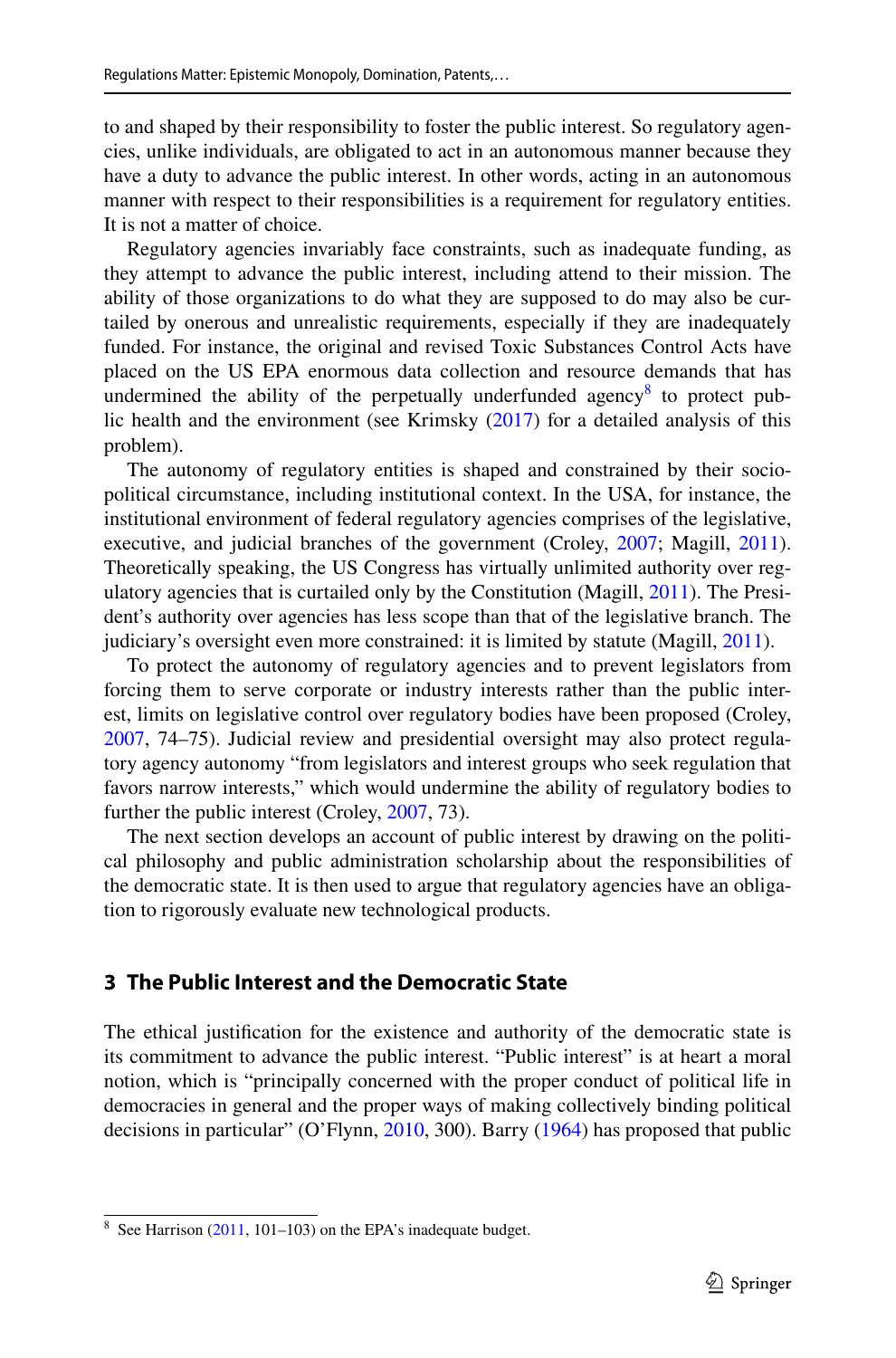interest should be understood as the interest that all persons have qua members of a democratic society that is committed to the moral equality of all human beings.

Historically, liberal political philosophy has tended to equate the state's obligation to foster the public interest with respect for the political and civil rights of individuals. That notion of public interest has been subject to considerable criticism because of its limited conception of rights. Critics have argued that there is more to furthering the public interest than respect for individual civil and political rights. Rather the democratic state must also recognize and advance the economic rights of persons.

Some critics of the traditional liberal notion of the public interest have taken the position that the duty of the state to advance the public interest should not be understood in utilitarian terms. If the public interest is conceptualized in terms of actions (or inaction) by the state based on the preference of the majority (Ferdman & Kohn, [2018](#page-24-10)), the minority is treated as if it matters less than the majority. That would violate the key tenet of democracy: everyone matters and matters equally and thus has the same rights<sup>[9](#page-6-0)</sup> (Nielsen, [1985\)](#page-25-10).

The traditional liberal conception of the public interest has also been subject to the criticism that it fails to recognize that justice requires that the state should not create or permit conditions that result in the exploitation (or some other form of domination) of social groups (Schwartzman, [2006](#page-25-11); Young, [1990;](#page-26-0) [2002](#page-26-1)). The public interest is harmed if any social group is not treated fairly. Fairness is to be understood as equitable treatment, rather than equal treatment. Providing the same amount and kinds of goods and services to all groups constitutes fair treatment only in the technical sense rather than in the substantive sense. If some groups have been or are exploited or marginalized, then merely providing them with the same goods and services as other groups will not be sufficient to remedy for the harms they have experienced or endure. More must be done to ensure that their life prospects are on par with those of groups that have not been and are not subject to those injustices. So, what is needed is equitable treatment rather than equal treatment. The democratic state must treat all groups equitably (Schwartzman, [2006](#page-25-11); Young, [1990](#page-26-0); [2002](#page-26-1)).

The democratic state and its agents (such as regulatory agencies) also should not create conditions for or permit their own domination. They have a duty to shield themselves from domination by third parties. Otherwise, their ability to act autonomously in the public interest is compromised. The democratic state exists to serve the polity and it is accountable to them.

Theoretically speaking, the power that the democratic state has over the polity does not qualify as domination because the power is legitimate and qualifed (Skin-ner, [2002](#page-25-12)).<sup>10</sup> In other words, the polity consented to being governed and it decided on the scope of the state's power. There are limits to the power of the democratic

<span id="page-6-0"></span><sup>&</sup>lt;sup>9</sup> For an account of this tension in J.S. Mill's work, see, for instance, Lyons ([1994\)](#page-24-11) and Brink ([2010\)](#page-23-5).

<span id="page-6-1"></span><sup>&</sup>lt;sup>10</sup> A state that governs without the consent of the public and without limits that are decided by it fails to recognize and respect the autonomy of the members of the polity (Skinner [2002](#page-25-12)). They are at its mercy and even the mere knowledge of that dependency places psychological constraints on persons such that their capacity to engage in self-determination is undermined (Skinner [2002](#page-25-12), 257). Such a state lacks ethical and political legitimacy.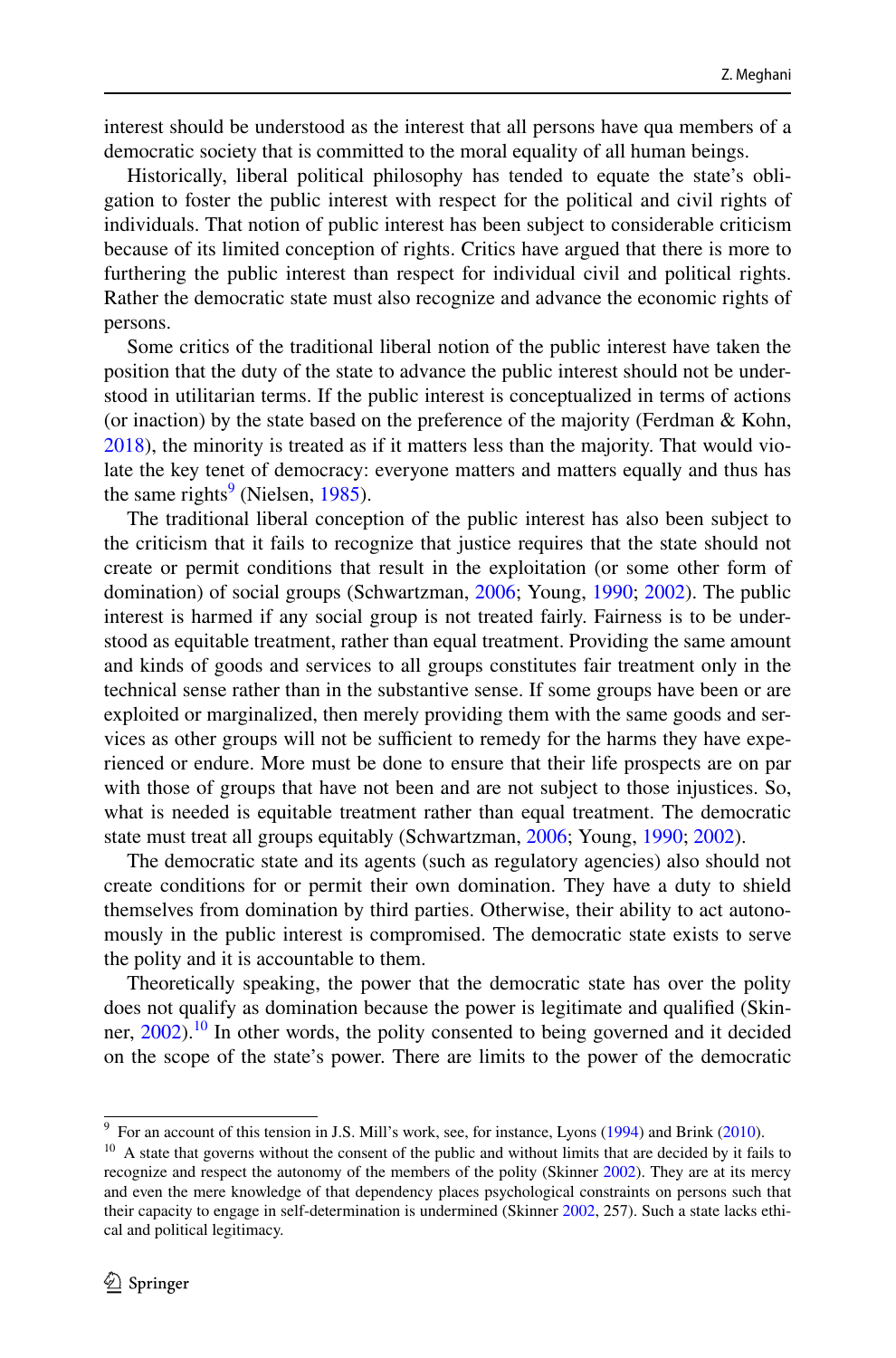state; its power is not categorical. For instance, it does not have the right to exploit (some or all of) the polity. It is accountable to those over whom it has authority and it is obligated to be transparent to them. The democratic state must recognize that the polity must have say over all matters that efect it. If any of those conditions are not met, the state fails to be ethically and politically legitimate, and it does not foster the public interest. The polity may remove it from office if it oversteps its boundaries or betrays the trust placed in it.

The democratic state's duty to advance the public interest includes an obligation to not harm it. Among other things, it means not creating or condoning conditions under which some organizations (say, corporations) acquire power over a segment (or the entirety) of the polity such that they are able to exploit it or dominate it in some other way (more on this below). Nor should democratic states or their agents, including regulatory agencies, create or condone states of afairs that allow other states or non-state actors to dominate them.

### **4 The Public Interest and the Responsibilities of Regulatory Agencies with Respect to New Technological Products**

Regulatory agencies are part of and agents of the democratic state, so they share its duty to further the public interest. The particulars of their responsibility depend on their remit as regulatory bodies. For instance, to advance the public interest, an agency charged with protecting public health and the environment must correct environmental injustices (i.e., states of afairs when some social groups, relative to other groups, endure disproportionate risks or harms) (Liang et al., [2020\)](#page-24-12). If the agency creates or allows conditions to exist that result in environmental injustice, it harms the public interest. As discussed earlier, the public interest is harmed if any social group is not treated fairly. For that reason, government agencies have a responsibility to treat all social groups equitably (Guy & McCandless, [2012\)](#page-24-13). So, state actors' duty to serve the public interest is not merely a question of respecting individual rights, rather it is also a matter of treating all social groups equitably (Svara & Brunet, [2005](#page-25-13), 254).

The ability of regulatory agencies to advance the public interest can be undermined by branches of the government. When members of the legislative branch are persuaded by business interests to adopt weak regulations or not regulate certain technologies or industries, regulatory agencies are not able to efectively (or at all) advance the public interest (Magill, [2011](#page-25-9); Shapiro, [2012\)](#page-25-8).

When a regulatory agency is required by law to not permit corporate actors to acquire monopolistic control, but it does not do so, then it fails to meet its ethical and legal obligation. It harms the public interest because, in efect, it enables the domination of (some segment or the entirety of) the polity by those corporations.<sup>11</sup>

<span id="page-7-0"></span><sup>&</sup>lt;sup>11</sup> For pragmatic arguments against market monopolies, see, for instance, IPES (2017) and Bratspies ([2017\)](#page-23-6). They make the case that monopolies make it very difficult for new companies to enter the market and undermine innovation efforts by other actors.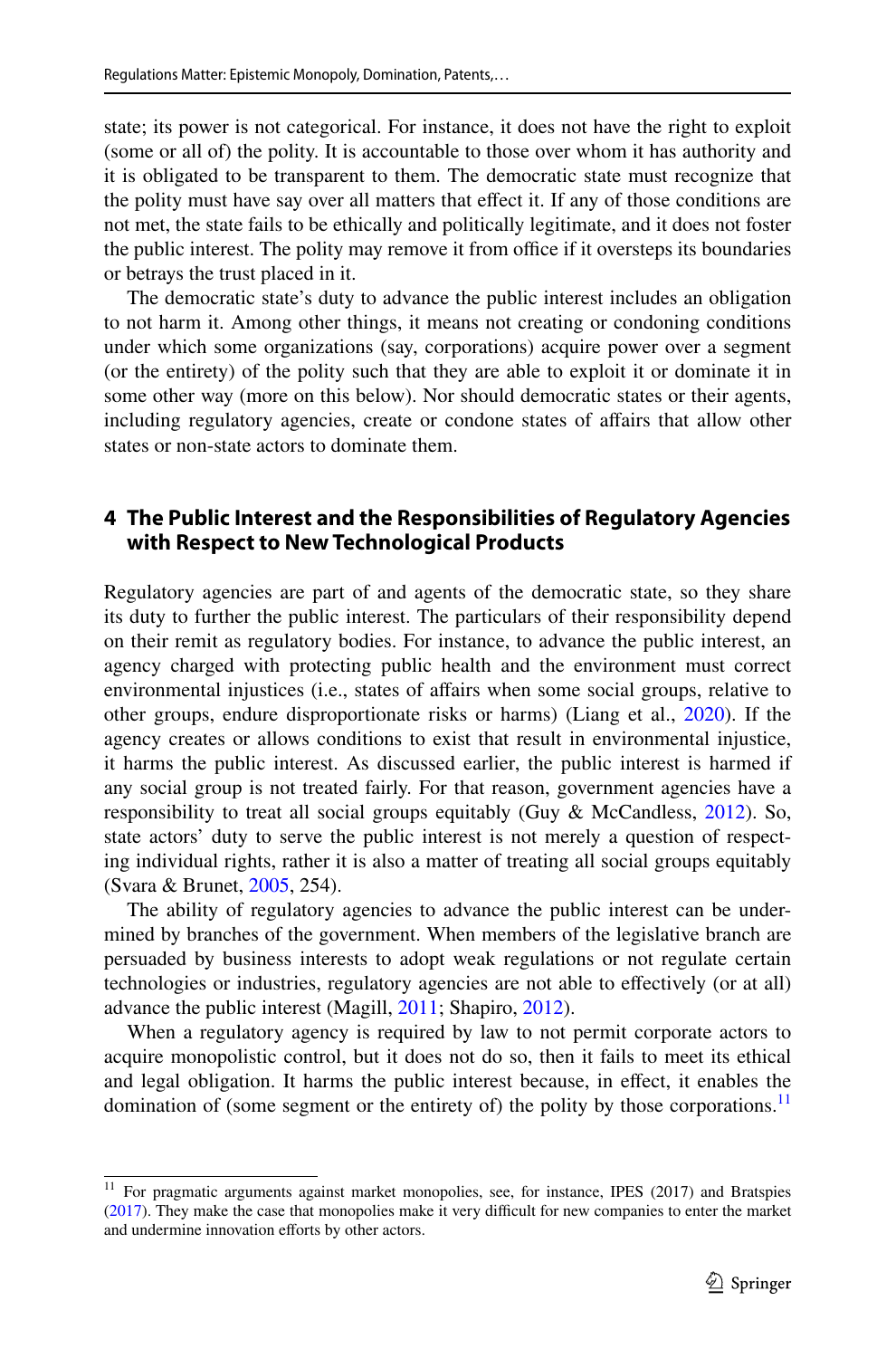When businesses become monopolies, they have disproportionate control over the marketplace such that members of the polity that need their products have to accept their terms. There are no viable alternatives for them. For instance, when a small group of corporations has proprietary rights over an agricultural biotechnology that farmers need to use, they can require them to accept their terms of sale whatever they may be. The 2017 report, *Too Big to Feed*, of the International Panel of Experts on Sustainable Food Systems (IPES) notes that

[t]oday, the proprietary seed industry is intimately linked to the world's largest agrochemical corporations. Syngenta (Switzerland), Bayer (Germany), BASF (Germany), DuPont (USA), Monsanto (USA), and Dow (USA), known as the "Big Six," currently control both 60% of the global seed market and 75% of the global pesticides market. (IPES-Food, [2017,](#page-24-14) 21)

In 2020, the "Big Six" consolidated into the "Big Four" with Bayer's purchase of Monsanto, and the merger of the agrochemical biotechnology sections of DuPont and Dow into Corteva.<sup>[12](#page-8-0)</sup> The 2017 IPES report argued that the mega-mergers between chemical-agriculture companies "has made farmers ever more reliant on a handful of suppliers and buyers, further squeezing their incomes and eroding their ability to choose what to grow, how to grow it, and for whom" (p.5).

As agents of the democratic state, the duty to nurture the public interest is the primary end-in-itself for regulatory agencies. So, they should not be complicit in the domination of (some or all of) the polity. Moreover, as part of their duty to foster the public interest, they should perform their work in a substantively and procedurally disinterested manner.

The substantive disinterestedness criterion requires that regulatory agencies keep proponents and developers of technologies at an arm's length. Citing Landis ([1960\)](#page-24-15), Latin [\(1991](#page-24-16)), and psychological studies, Shapiro ([2012\)](#page-25-8) notes that as industry representative meet with regulatory agency personnel on a much more frequent basis than environmental groups, it has a psychological efect on those government employees (117–118). They shift towards the position of the regulated parties "no matter how sincere and public-spirited officials are when appointed" (Shapiro, [2012,](#page-25-8) 118). (Also see Harrison  $(2011, 103-107)$  $(2011, 103-107)$  $(2011, 103-107)$ , and more recently, Lerner  $(2021)$  $(2021)$ , on industry influence at the EPA).

The need for regulatory agencies to keep parties whose products they regulate at an arm's length is evident in the 2006 letter that the Local Presidents of (US) EPA Unions (representing thousands of scientists, risk managers, and related staff) sent to the EPA administrator.<sup>13</sup> The letter expressed serious concern about the close relationship between the environmental agency personnel and the parties whose products they regulate, impairing the ability of the agency to attend to its mission of protecting human health and the environment:

<span id="page-8-0"></span><sup>&</sup>lt;sup>12</sup> For details and analyses of the Dow/DuPont, Bayer/Monsanto, and ChemChina/Syngenta mergers, see Bratspies [\(2017](#page-23-6)).

<span id="page-8-1"></span> $13$  Cited in Harrison  $(2011, 105)$  $(2011, 105)$ .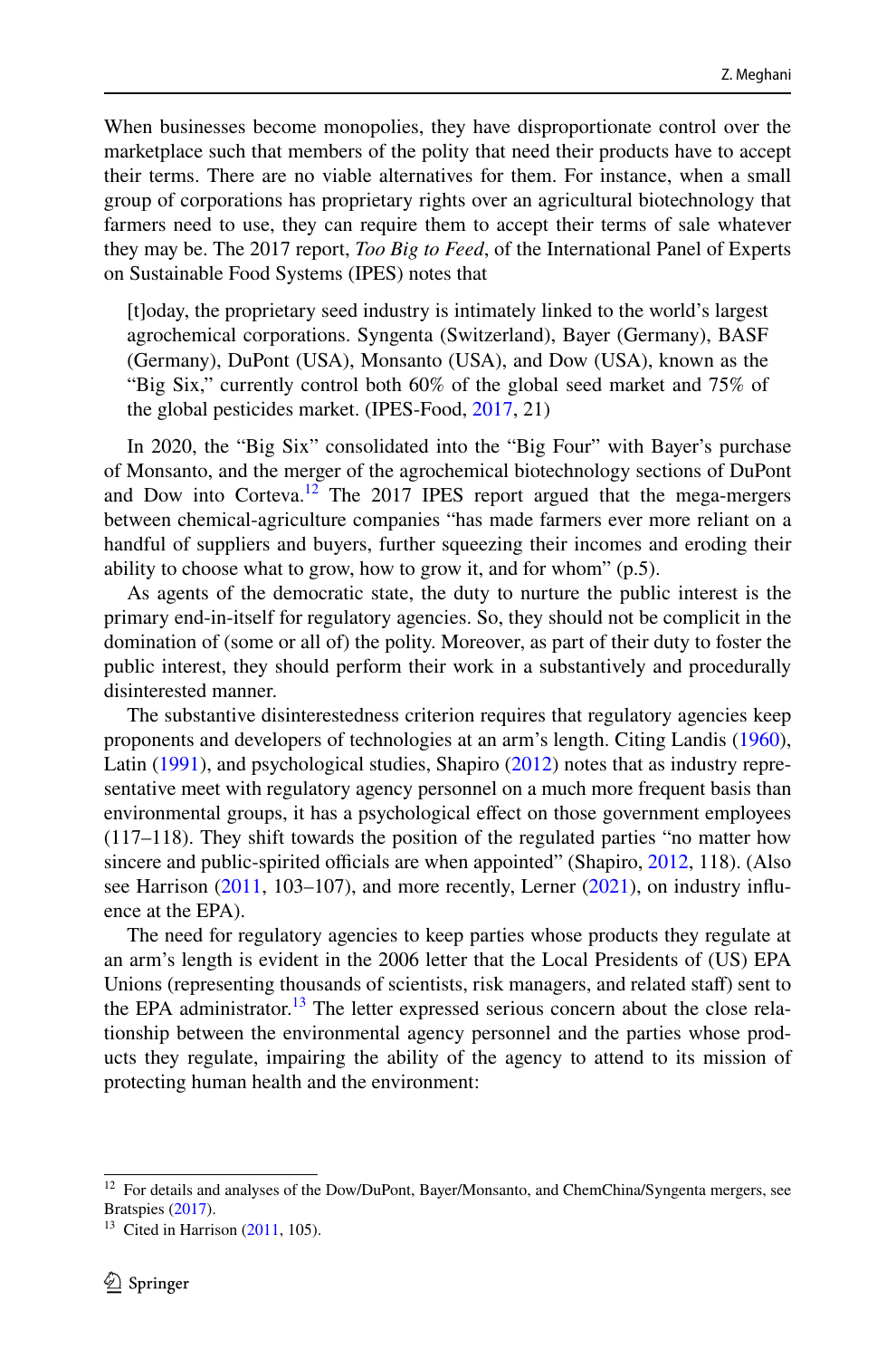Our colleagues in the (EPA's) Pesticide Program feel besieged by political pressure exerted by Agency officials perceived to be too closely aligned with the pesticide industry and former EPA officials now representing the pesticide and agricultural community; and by the USDA through their Office of Pest Management Policy. Equally alarming is the belief among managers in the Pesticide and Toxics Programs that regulatory decisions should only be made after reaching full consensus with the regulated pesticide and chemicals industry. (Welch et al., [2006](#page-26-2))

If regulatory agencies do not or cannot keep product sponsors at an arm's length, the public interest may be harmed and regulatory agencies might not be able to meet their particular obligations (see, for instance, Krimsky and Gillam's [\(2018](#page-24-18)) analysis of Monsanto's infuence on the EPA and its product's public health consequences).<sup>14</sup> For a detailed account of pesticide companies' influence on EPA personnel, see Lerner [2021.](#page-24-17)

The substantive disinterestedness criterion also requires that regulatory agency not begin with the assumption that new technological products are valuable or useful. For instance, with respect to agricultural biotechnology products, regulatory agencies must take an agnostic attitude towards the "goodness" of agricultural biotechnologies in general and particular agricultural biotechnologies. They must not start with the belief that agricultural biotechnologies are good, regardless of their particulars or context of use.

In contrast to the substantive disinterestedness standard, the procedural disinterestedness criterion requires that regulatory agencies create and abide by protocols that enable them to rigorously evaluate new products. When evaluating two competing products, a regulatory agency must conduct procedurally unbiased assessments that foster the public interest. Not only should both products be subject to the equivalent battery of safety tests, but the tests must have as their larger aim the public interest. To perform procedurally unbiased evaluations, regulatory agencies should also draw on a variety of credible resources for data, analyses, and evaluations of the new technological products. They should not solely or primarily depend on the technology developer.

There are a variety of epistemic (i.e., knowledge seeking and knowledge creating) procedures that regulatory agencies are able to use to conduct unbiased and rigorous risk assessments, with the end of making *informed* regulatory decisions about products. For instance, the US Food and Drug Administration and the EPA routinely use advisory committees to that end (Weimer, [2006](#page-26-3), 571).

Legal scholar and US public administration expert Croley has detailed the procedures that US regulatory agencies may and do use to get data, information, analyses, and evaluations about products:

<span id="page-9-0"></span><sup>&</sup>lt;sup>14</sup> Also see, Bird et al.'s ([2021\)](#page-23-7) review of the talc industry's influence on the FDA; it is a detailed case study that serves as an argument for regulatory agencies keeping product sponsors and industry at an arm's length.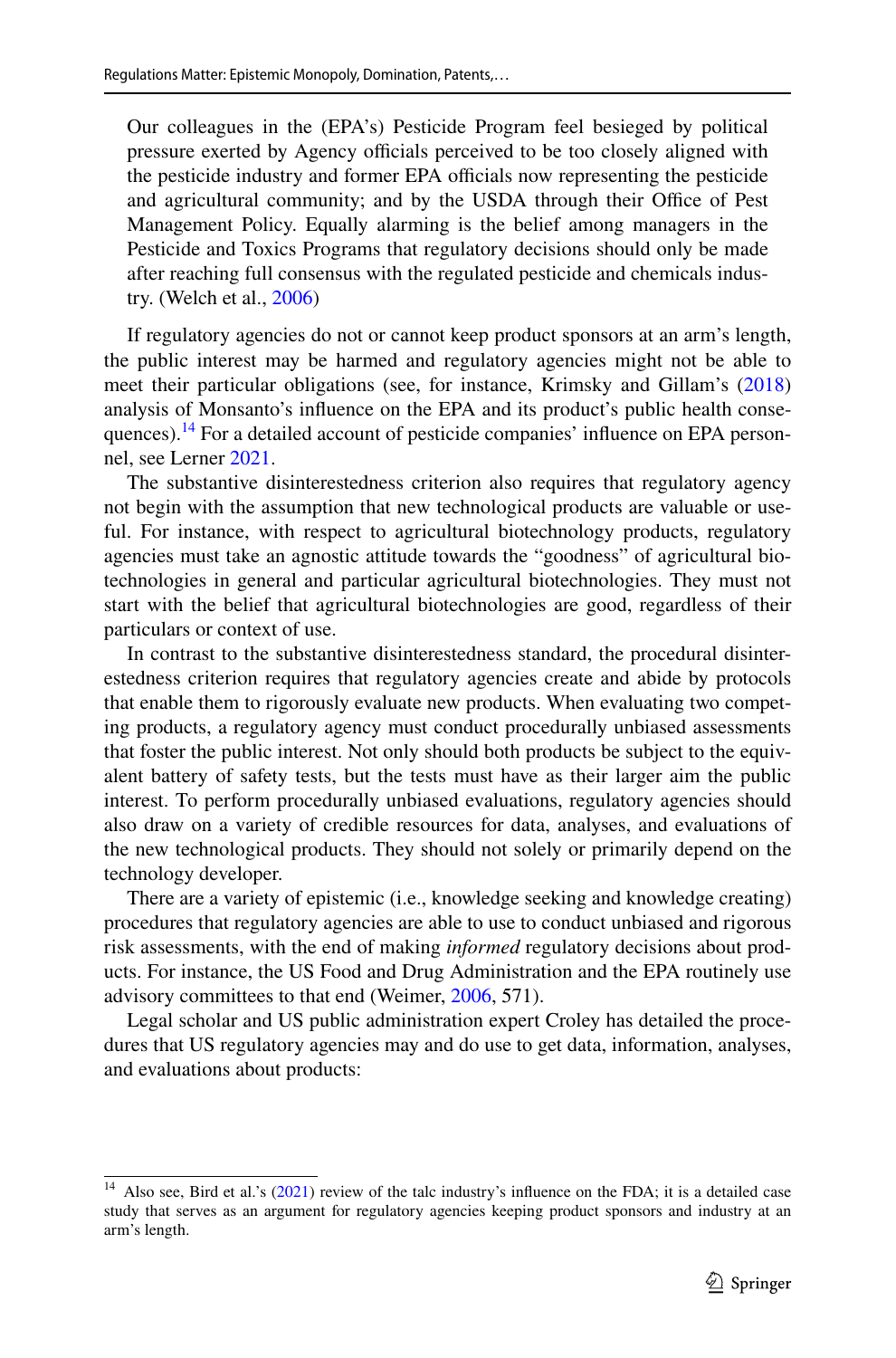[A]gencies have very robust processes for gathering and evaluating information: They employ policy analysts, including economists, accountants, and scientists. They rely on peer review. They also solicit advice from experts and other consultants. They convene advisory groups. They publicize their fndings and disclose other studies on which their proposals rely. In addition to all of that, agencies also often quantify the costs and benefts of proposed regulatory decisions, and invite interested parties to comment on the same. In short, regulatory agencies are not dependent upon regulated parties for either information or expertise. The idea that regulated interests can fool agencies fails to consider the considerable infrastructure agencies have developed to generate and process information (2007, 236–237).

So, these are known epistemic standards and norms for regulatory agencies that have purview over technological products. Regulatory agencies' autonomy (i.e., their ability to advance the public interest) is partially a function of their use of those procedures and resources.

If a regulatory agency's protocol obligates it to draw solely (or primarily) on the data, analyses, or evaluations provided by the sponsor of the product or those who have a vested interest in it, then its decisions may be biased in favor of those interests (Croley, [2007](#page-23-4), 75). For instance, when regulatory agencies wholly (or disproportionately) rely on the developers of an agricultural biotechnology for evaluating the safety of and risks from their product, they compromise their ability to act for the public interest. Data, analyses, and evaluations from those who have been harmed or will be put at substantial risk from the product could help regulatory agencies appraise the safety of and risks from the biotechnology more rigorously (including accurately).

The importance of regulatory agencies not depending solely or mainly on product sponsors or industry becomes clear when it is taken into account that there are cases of corporations and industries skewing studies and study results about their products, as well as not allowing negative results about their products to be published (see, for instance, Lexchin ([2012\)](#page-24-19) and Bohme et al. ([2005\)](#page-23-8) for a general discussion and examples of this ethical and epistemic problem; see Tran et al. [\(2019](#page-25-14)) for a detailed case study). Developers of new technologies may also "frame" their products in peer-reviewed publications as the solution or a necessary part of any solution to a particular problem, even though that may be at odds with analyses developed by other scientifc experts who are diferently situated (see, for instance, Meghani, [2020\)](#page-25-15). Fernández Pinto and Hicks ([2019\)](#page-24-20) note that some product sponsors and industries invoke unrealistic epistemic standards to discount research that is critical of their products and undermine efforts to regulate them effectively (see, for instance, McGarity, [2003](#page-25-16); Oreskes and Conway, [2010](#page-25-17); Proctor, [2012;](#page-25-17) Trasande et al., [2016](#page-26-4)). To get a grasp on the (public interest) value of regulatory agencies conducting rigorous assessments of risks from new technological products, it is illuminating to examine the 9th Circuit Court's ruling in *National Family Farm Coalition v. US EPA*. In June 2020, the Court found that the EPA did not attend to its legal responsibilities (which included epistemic duties) when it made the decision in October 2018 to extend the permit for the commercial use of lower volatility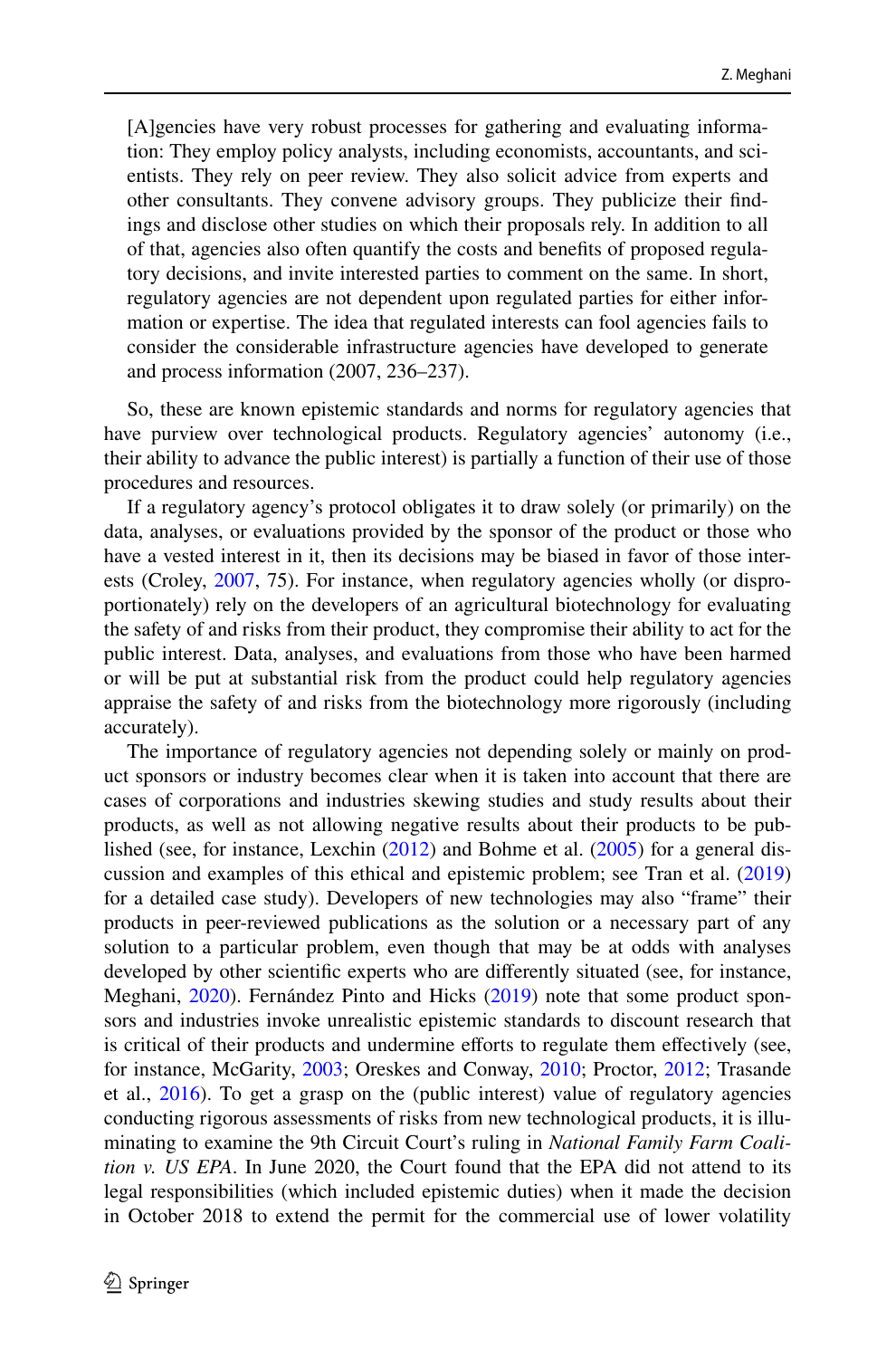formulations of dicamba, an herbicide meant for use with dicamba-tolerant GE seed. That affected the EPA's ability to advance the public interest.

## **5 The Case of Dicamba**

#### **5.1 The EPA's Regulation of Dicamba**

Starting in the late 1990s, farmers in the USA increasingly used the herbicide glyphosate (the key ingredient in Monsanto's Roundup brand name products) on their felds to kill weeds (National Family Farm Coalition v. EPA, [2020](#page-25-0)). The herbicide was meant for use with Monsanto's genetically engineered (GE) cotton seed and GE soybean seed. The GE seed were modifed to be tolerant of glyphosate and they had been de-regulated in the late 1990s by Animal and Plant Health Inspection Service (APHIS), a regulatory agency within the US Department of Agriculture (USDA) that has oversight over GE plants. The herbicide did not afect the GE plants, but harmed plants that were not tolerant of it.

However, by the early 2000s, plants considered weeds by farmers had become tolerant of glyphosate. Presumably as a replacement for glyphosate, Monsanto chose dicamba, a diferent herbicide and began developing corn and soy that would be tolerant of it. At that time, dicamba had been available for decades in the US marketplace. However, it was not widely used on farms because of its volatility. It could drift as it was being sprayed if there was wind, it could also drift if it was applied in the midst of temperature inversion, and after application it could volatilize or change into vapor in hot weather and drift to areas where it was not supposed to be. When applied in farm fields, it would drift off-site and cause harm to non-target plants, bushes, and trees. It was known to have damaged fruit trees, tomato bushes, grapes, beans, peas, potatoes, fowers, and ornamental plants (Schroeder, [2020](#page-25-18)).

Monsanto developed and patented GE soybean and GE cotton that were modifed to be tolerant of dicamba (henceforth, referred to as GE (DT) crops). Monsanto (now Bayer), Corteva (formerly DuPont), and BASF *also* developed formulations of dicamba with reduced volatility, specifcally, XtendiMax (Bayer), Engenia (BASF), and FeXapan (Corteva) (National Family Farm Coalition v. EPA, [2020,](#page-25-0) 8). Those three new formulations of dicamba were meant for use with Monsanto's GE (DT) soybean and GE (DT) cotton plants.

In 2015, the USDA's APHIS approved the use of Monsanto's GE (DT) seed. Farmers began using them with the formulation of dicamba that was already on the market (National Family Farm Coalition v. EPA, [2020](#page-25-0), 9).

The EPA has jurisdiction over pesticides and herbicides, including those intended for use with GE seed and crops. For commercial use, pesticides and herbicides must be registered with the agency. In 2016, pursuant to the Federal Insecticide, Fungicide, and Rodenticide Act, 7 U.S.C. §§ 136 et seq., the EPA granted conditional, 2-year registration to the three lower volatility formulations of dicamba sponsored by Monsanto (now Bayer), Corteva (formerly DuPont), and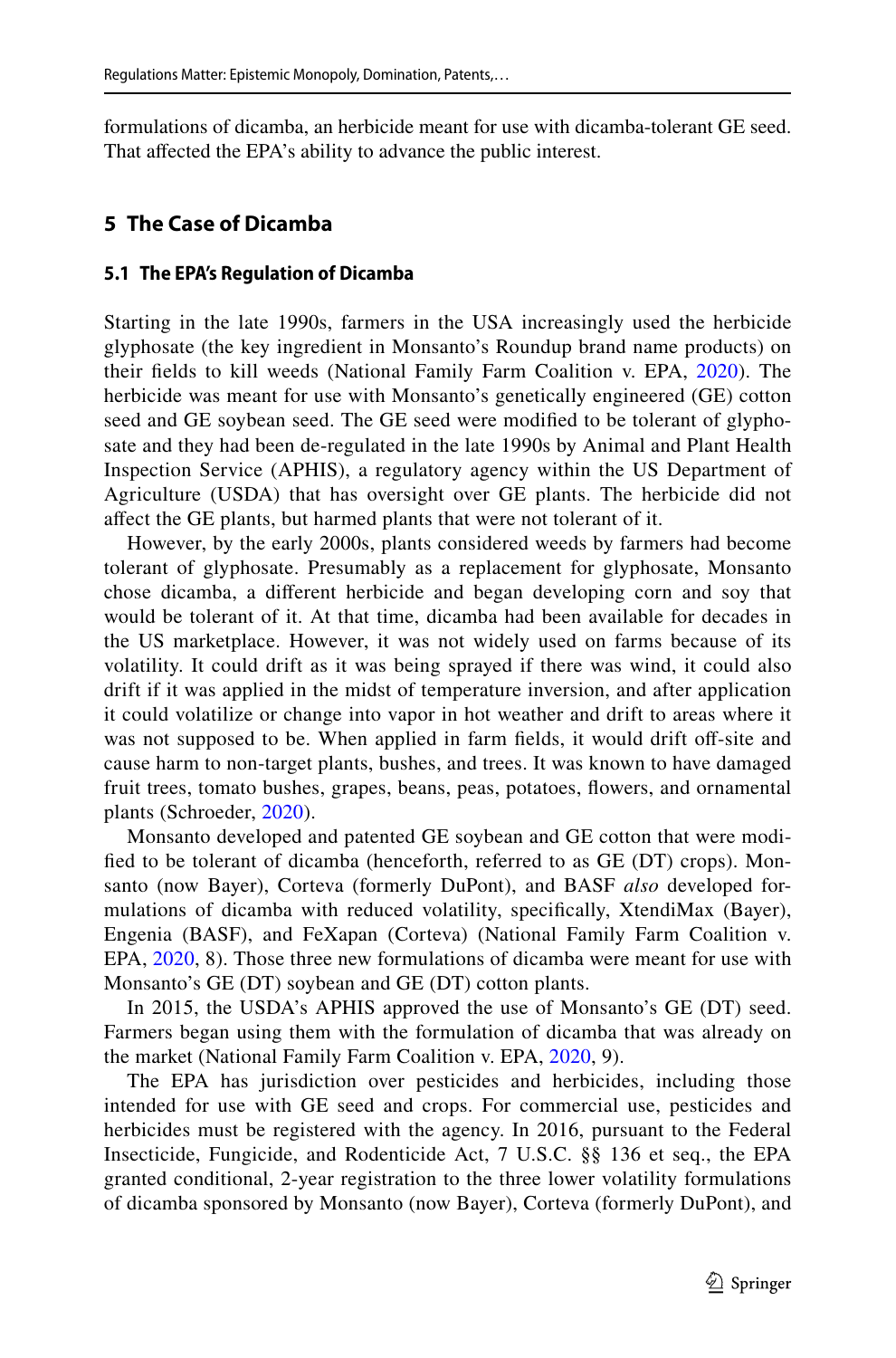BASF. The chemicals were meant for over the top (OTT) use on GE (DT) crops (National Family Farm Coalition v. EPA, [2020,](#page-25-0) 8–9).

The EPA justifed its 2016 decision to register the dicamba formulations with lower volatility for commercial use on the grounds that if those chemicals were used according to the instructions on their label, the benefts would outweigh "any remaining minimal risks (from their use), if they exist at all" (EPA quote in *National Family Farm Coalition v. EPA,* [2020,](#page-25-0) 10). The EPA also stated that the restrictions on dicamba's use were "expected to eliminate any ofsite exposures" to the herbicide (EPA quote in National Family Farm Coalition v. EPA, [2020,](#page-25-0) 12). In other words, the agency seemed to assert that the three new lower volatility formulations of dicamba if used in accordance with the instructions on the label of their containers would guarantee that the chemical would not drift to areas where it was not supposed to be and cause off-target damage. The EPA approved the 2016 (initial) commercial registration of Monsanto's lower volatility dicamba formulation drawing solely on the studies submitted by the company because "Monsanto did not at that time make its herbicide available for independent studies" (National Family Farm Coalition v. EPA, [2020,](#page-25-0) 28).

#### **5.1.1 The 2017 Growing Season**

In 2017, state-level agricultural agencies, various agricultural organizations, and the EPA itself received numerous complaints of dicamba drift damage to crops, plants, bushes, and trees that were not engineered to be dicamba tolerant (*National Family Farm Coalition v. EPA* 2020). Newspaper articles detailed complaints of dicamba drift from the *neighbors* of the farmers who planted GE (DT) crops in their felds and used dicamba on them. The drift meant that the principle of co-existence of diferent primary production systems was violated. Hubbard and Hassanein [\(2013](#page-24-21)) write that the principle refers to a "condition where diferent primary production systems can exist concurrently or in the vicinity of each other, and can be managed in such a way that they afect each other as little as possible."

In response to "what the EPA characterized as high number of crop damage" during the 2017 growing season, Monsanto ofered to make changes to the label of its formulation of dicamba (National Family Farm Coalition v. EPA, [2020](#page-25-0), 11). After consulting with state-level agencies and the USDA about the revisions to the label, the EPA approved additional restrictions on the use of the chemical.<sup>15</sup> The key new (additional) conditions that farmers using the lower volatility versions of dicamba had to abide by were as follows (*National Family Farm Coalition v. EPA*, [2020](#page-25-0), 13):

<span id="page-12-0"></span><sup>&</sup>lt;sup>15</sup> The agency introduced the additional restrictions without going through a formal registration amendment process (*National Family Farm Coalition v. EPA* 2020, 11) or preparing a new risk assessment even though new evidence had emerged about the volatility of the herbicide's new formulation (National Family Farm Coalition v. EPA, [2020](#page-25-0), 13–14).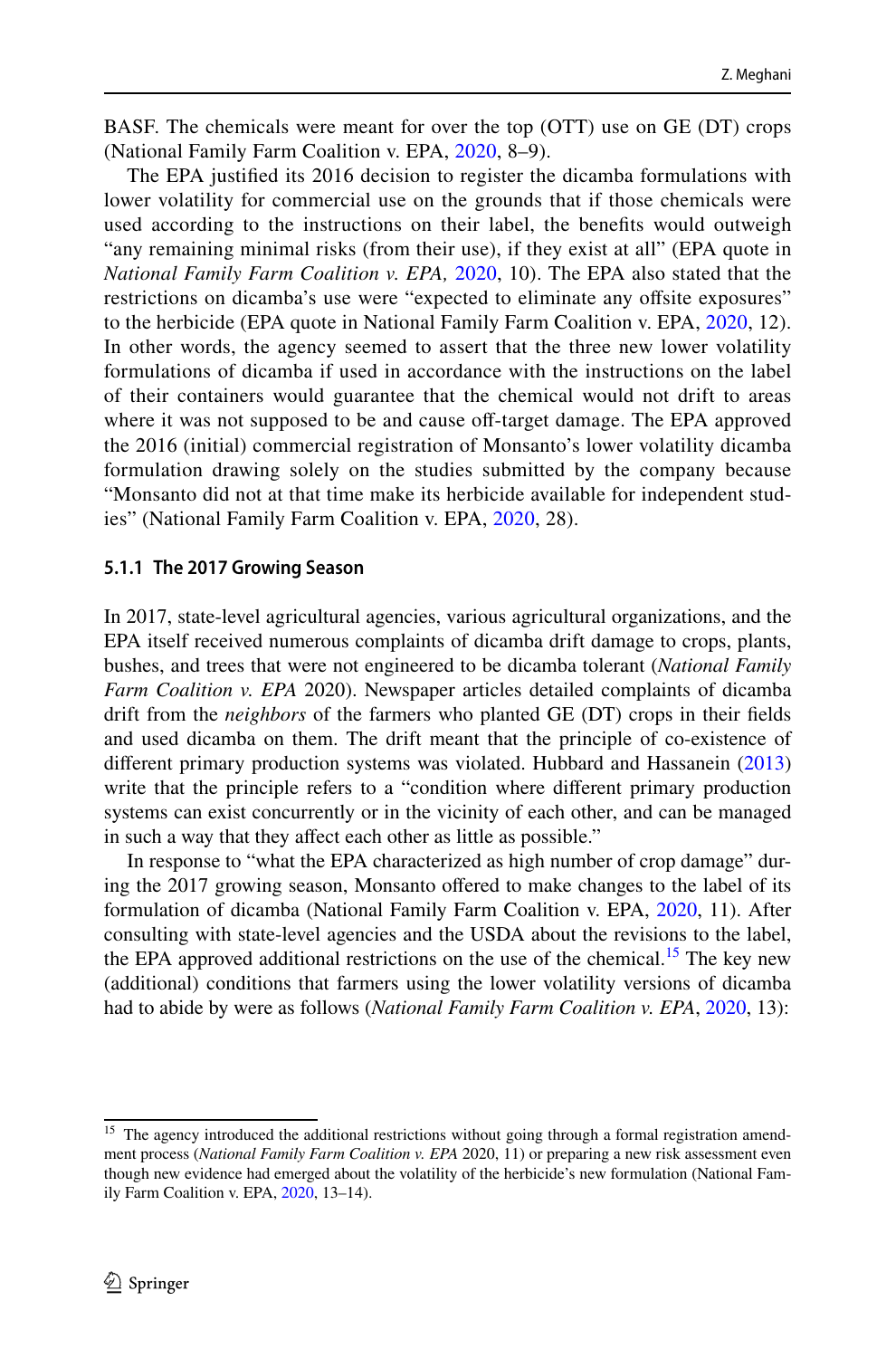i. It was not to be applied if the wind speed was greater than 10 miles per hour (previously, it could be applied in wind speeds up to 15 miles per hour).

ii. It could only be applied between sunrise and sunset (previously, it could be applied at any time except during temperature inversion).

iii. It was to be labeled as "restricted use pesticides" and could only be applied by certifed (dicamba) applicators or persons directly supervised by them.

## **5.1.2 The 2018 Growing Season**

In 2018, in the USA, 56 million acres out of a total of 103 million acres of soybean and cotton were planted with Monsanto's GE (DT) seed (National Family Farm Coalition v. EPA, [2020](#page-25-0), 14). It was an increase of 29 million acres from the previous year devoted to the dicamba-tolerant GE seed. By July 15, 2018, university-afliated scientists who study weeds calculated that approximately 1.1 million acres of soybean (that were not dicamba tolerant) in 18 states had sufered damage from the herbicide (National Family Farm Coalition v. EPA, [2020](#page-25-0), 14). In contrast, by July 2017, university scientists had estimated 2.5 million acres of non-GE (DT) soybean were damaged by the herbicide (it is not known data from how many states was included in the fgure). The lower amount of damage in 2018 was attributable to the EPA's additional restrictions on the use of the herbicide as well as restrictions placed on the use of dicamba by individual states (see Table [1](#page-13-0) for examples of statelevel (additional) restrictions on use of OTT dicamba (National Family Farm Coalition v. EPA,  $2020$ ,  $14-15$ )).<sup>[16](#page-13-1)</sup>

| <b>State</b> | Number of complaints<br>in 2017 | Number of com-<br>plaints in 2018 | State-level restrictions (in addition to<br>EPA's restrictions) on the use of OTT<br>dicamba herbicide during of OTT<br>dicamba herbicide during the 2018<br>growing season                                              |
|--------------|---------------------------------|-----------------------------------|--------------------------------------------------------------------------------------------------------------------------------------------------------------------------------------------------------------------------|
| Arkansas     | 986                             | 200                               | OTT application of dicamba was pro-<br>hibited between April 16th–Oct 31st<br>( <i>i.e.</i> , the entire growing season)                                                                                                 |
| Minnesota    | 250                             | 29                                | i. Before June 20th, OTT application of<br>dicamba was forbidden on days when<br>the temperature was greater than 85 $\degree$ F<br>(i.e., 29.44 °C)<br>ii. After June 20th, OTT application of<br>dicamba was forbidden |

<span id="page-13-0"></span>**Table 1** Examples of state-level (additional) restrictions on use of OTT dicamba

<span id="page-13-1"></span><sup>16</sup> For a more detailed state by state response to dicamba drift damage, see *National Family Farm Coalition* v. *EPA,* [2020](#page-25-0), 14–16.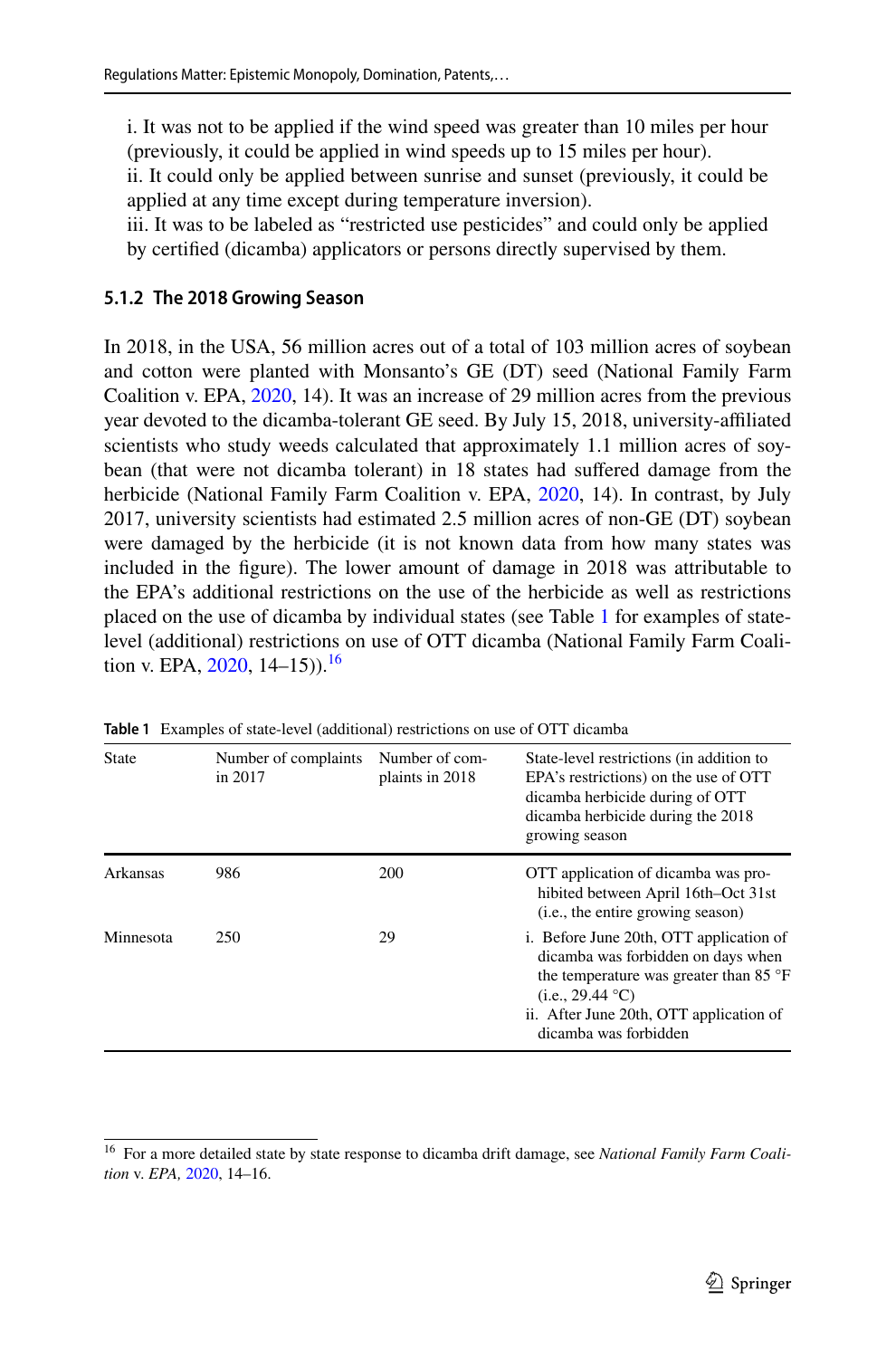Unlike Arkansas and Minnesota, during the 2018 growing season, Illinois relied *solely* on the EPA's restrictions (on the label of containers of dicamba). In 2017, in Illinois, there were 245 complaints of dicamba drift harm (National Family Farm Coalition v. EPA, [2020,](#page-25-0) 16). In 2018, there were 330 complaints of drift damage to crops from dicamba for that state.

#### **5.2 The EPA's 2018 Decision to Extend the Commercial Use Permit for the Newly Developed Lower Volatility Formulations of Dicamba**

While the damage from dicamba drift was well publicized and extensively documented, in October 2018, the EPA decided to extend its 2016 registration of the three lower volatility formulations of dicamba for another 2 years (i.e., 2019–2020). The agency justifed its decision on the grounds that, frst, the OTT (lower volatility formulations of) dicamba provided farmers with an additional means for controlling broadleaf weeds during the growing seasons, especially for signifcant weeds (such as Palmer amaranth) that were herbicide tolerant. Second, the lower volatility formulations of dicamba were an additional tool for delaying the development of herbicide resistance in weeds if used during the length of the growing season (National Family Farm Coalition v. EPA, [2020,](#page-25-0) 16).

The EPA's Oct 2018 decision to extend the commercial use permit of the three lower volatility formulations of dicamba referenced a slideshow from Monsanto's 2018 quarter fnancial results (National Family Farm Coalition v. EPA, [2020,](#page-25-0) 18). The agency stated that the company anticipated that 40 million acres of DT (GE) soybean would be planted on US farms. From that, the EPA estimated that 55% of non-DT (GE) soy crops could "potentially be damaged by very low levels of oftarget dicamba" (EPA, quoted in National Family Farm Coalition v. EPA, [2020,](#page-25-0) 18). The agency also acknowledged damage from dicamba drift to other plants, included "about 250 weeds—annual and perennial broadleaf plants and trees—…some of which are desirable in non-crop settings" (EPA, quoted in National Family Farm Coalition v. EPA, [2020](#page-25-0), 18). However, the EPA did not quantify the damage.

In extending the (initial) commercial use permit for the three lower formulation versions of dicamba to the 2019–2020 period, the EPA introduced additional restrictions on their use. The 'label' for the lower volatility versions of dicamba was forty pages long (National Family Farm Coalition v. EPA, [2020,](#page-25-0) 43). It included the following stipulations about the chemical's use on GE (DT) crops (*National Family Farm Coalition v. EPA 2020*, 19):

i. It could only be applied within one hour of sunrise or two hours prior to sunset (not at any time during the day).

ii. Only two OTT dicamba applications were permissible for each crop of DT (GE) soybeans (the second application had to occur within 45 days of planting). iii. Only two OTT dicamba applications were allowable for each DT (GE) cotton crop, with the second application within 60 days of planting.

iv. To protect certain plant species, a 57-ft bufer zone around the entire DT (GE) crop feld was required in specifc counties.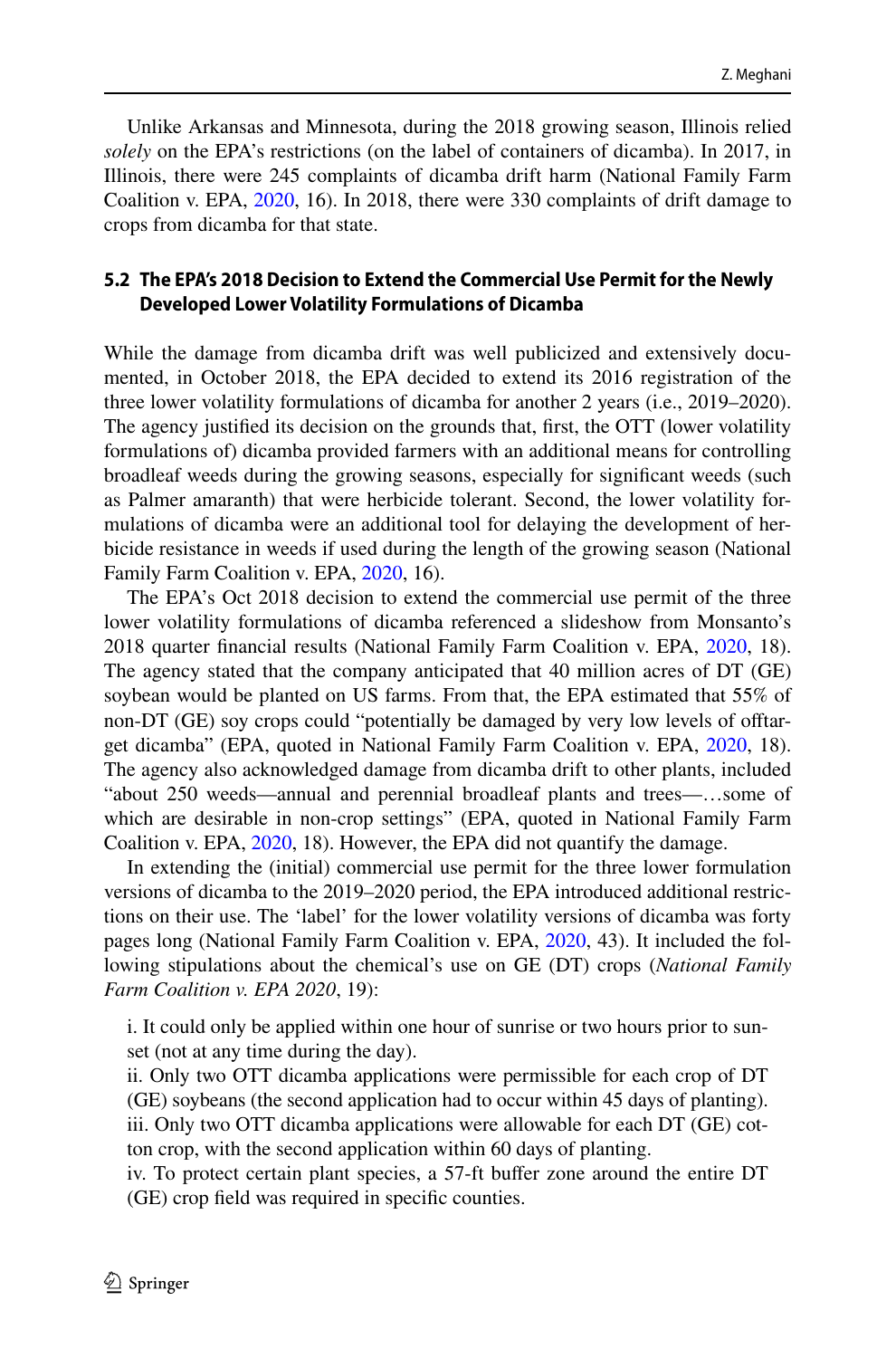The crucial question at that point in time was whether farmers could reasonably be expected to safely and legally use the chemical under the very restrictive conditions specifed on the label of containers of the lower volatility formulations of the herbicide. The EPA's stipulation of those conditions, arguably, shifted the responsibility of the safe and legal use of the herbicide from the manufacturer on to the shoulders of farmers who planted the GE (DT) seed (more on this below).

#### **5.3 The 9th Circuit Court's** *National Family Farm Coalition v. US EPA* **Ruling**

Three civil society organizations voiced objection to the October 2018 EPA decision to extend the commercial use permit of the three lower-volatility formulations of dicamba. They sought judicial intervention on behalf of constituencies that had been harmed by the 2016 decision of the EPA to permit the commercial use of the newly developed lower volatility versions of dicamba. The National Family Farm Coalition, the Center for Food Safety, the Center for Biological Diversity, and the Pesticide Action Network North America fled a petition with the 9th Circuit Court asking for a judicial review of the agency's decision. The EPA was the respondent, and Monsanto was the respondent-intervenor.

On June 3, 2020, the 9th Circuit Court ruled against the EPA. It vacated the agency's 2018 decision that permitted the three-lower volatility dicamba formulations to remain on the market. The ruling noted that the agency is required by law to take into account the social cost of the use of the product under review, but the EPA did not do so in its October 2018 dicamba decision. The Court concluded that the agency's October 2018 decision to extend the registration of the lower volatility formulations of dicamba did not factor in the experience of farmers whose crops were damaged because their neighbors planted GE (DT) seed and used dicamba on them during the 2017 and 2018 growing seasons (National Family Farm Coalition v. EPA, [2020](#page-25-0), 48–51). Dicamba drift created signifcant rips in "the social fabric of farming communities" because it damaged plants, crops, and trees that were not tolerant of it (National Family Farm Coalition v. EPA, [2020,](#page-25-0) 5).

According to the ruling, the EPA's 2016 initial commercial use registration of the lower volatility dicamba versions and then the October 2018 extension of that permit (for another 2 years) created substantial risk of anti-competitive economic impact in the soybean and cotton industries (National Family Farm Coalition v. EPA, [2020,](#page-25-0) 48–51). If a farmer used GE (DT) cotton or soybean, and thus, dicamba as herbicide, her neighbors who were farmers felt pressured to use the GE seeds modifed to be tolerant of that chemical. Otherwise, their crops would be damaged if the herbicide drifted on to their felds when their neighbor used it on her felds. By not acknowledging that the use of the herbicide by farmers made their neighbors who were farmers feel that they had to switch to GE (DT) crops otherwise they would sufer very signifcant losses, the Court noted that the EPA was ignoring that a market monopoly of the herbicide and the GE (DT) seed was in the process of being established (National Family Farm Coalition v. EPA, [2020,](#page-25-0) 49). According to the 9th Circuit Court, the EPA was aware that Monsanto's glyphosate-resistant trait, and glyphosate herbicide use "had achieved a near-monopoly" and that the patented GE (DT) seed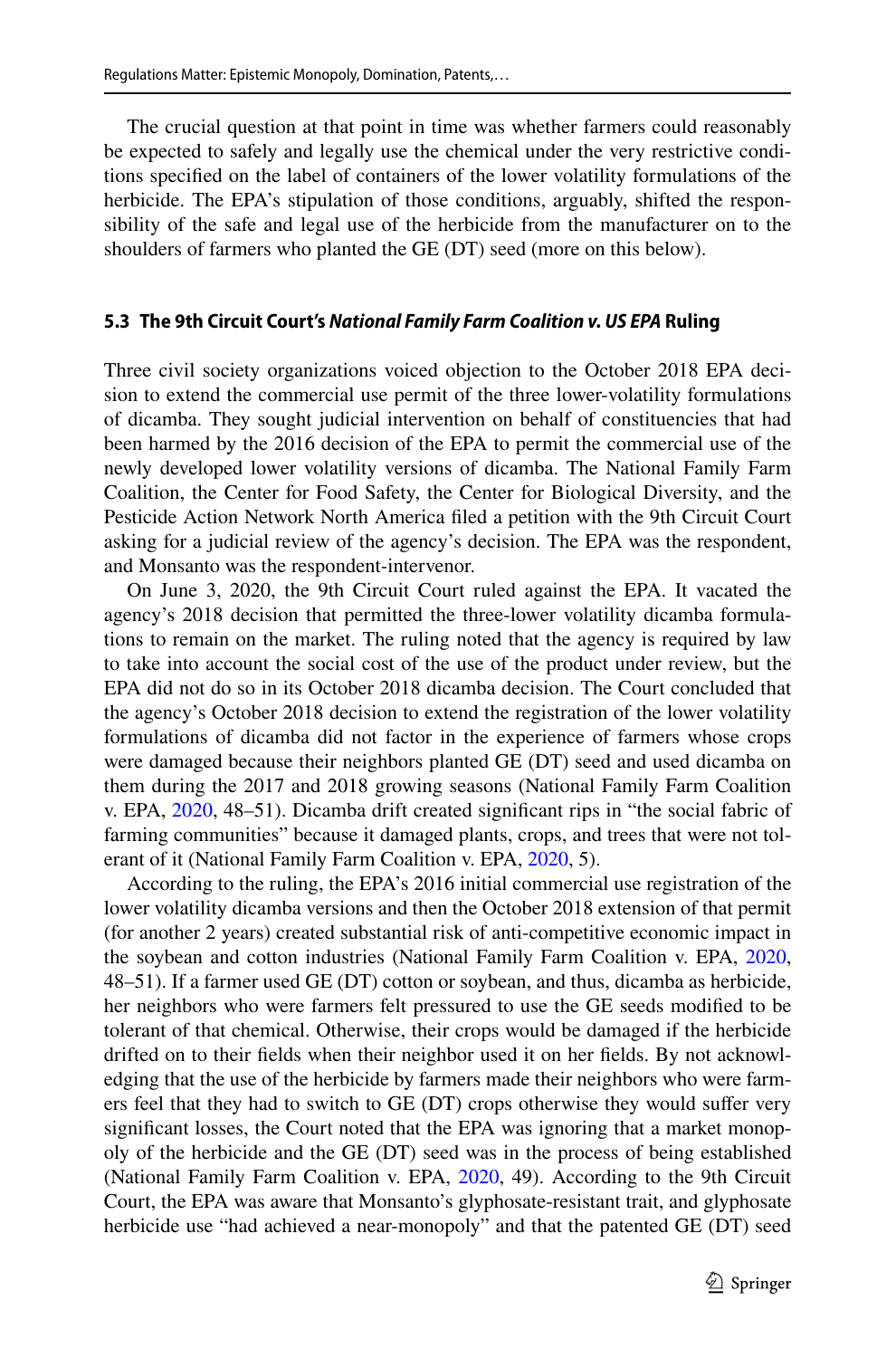and the three lower volatility formulations of dicamba were likely to have the "same degree of dominance" (National Family Farm Coalition v. EPA, [2020,](#page-25-0) 48). Between 2017 and 2018, Monsanto's DT (GE) soybeans increased from 25% of US soybean to 50% (National Family Farm Coalition v. EPA, [2020,](#page-25-0) 48–49). The Court noted that the EPA is legally required to consider the possible anti-competitive impact of the products it reviews, but it did not attend to that responsibility in 2018 when it reviewed the application to extend the permit for dicamba's commercial use. So, this was the *second* way in which the agency did not fulfl its epistemic duties.

The Court also criticized the EPA for not exercising its epistemic agency in a diferent regard. Specifcally, in its October 2018 decision to extend the permit for the lower volatility dicamba, the EPA characterized the damage from the herbicide as "potential" and "alleged" even though "record evidence showed that dicamba had caused substantial and undisputed damage" (National Family Farm Coalition v. EPA, [2020,](#page-25-0) 5, 39). The Court noted that the agency failed "to quantify or estimate the amount of damage caused by OTT application of dicamba herbicides, or even to admit that there was any damage at all" (National Family Farm Coalition v. EPA, [2020,](#page-25-0) 5, 39). The Court concluded that by late 2018 the EPA had both quantitative and qualitative data of dicamba drift damage. For instance, the Acting Chief of the herbicide branch of the EPA's Office of Pesticide Programs stated at a meeting in Washington, D.C. in September 2017 with state regulatory officials that "the agency was 'very concerned with what has occurred' with the OTT (over-the-top) use of dicamba" (National Family Farm Coalition v. EPA, [2020](#page-25-0), 12). At a September 2018 presentation, he "confrmed that '[m]ore than 3.6 million acres' of soybeans had been damaged by dicamba during the 2017 season" (National Family Farm Coalition v. EPA, [2020](#page-25-0), 12). The Court ruling noted that Acting Chief of the herbicide branch of the EPA's Office of Pesticide Programs stated that that figure was probably an underestimate because state-level departments of agriculture did not receive all crop damage reports (National Family Farm Coalition v. EPA, [2020,](#page-25-0) 12).

As the damage from dicamba drift was known to key EPA senior personnel and it was public knowledge, the Court stated that the EPA could have "quantifed dicamba damage, even if it could not have calculated with precision the reduction in yield caused by the damage" (National Family Farm Coalition v. EPA, [2020](#page-25-0), 39). It should have factored that information in its 2018 decision about the permit extension of the herbicide, but it chose not to do so.

The EPA's strategy of stipulating increasingly specifc and restrictive conditions for legal use of the lower volatility versions of dicamba (i.e., 40 pages of regulation by labeling) did not advance the public interest. It shifted the responsibility of safe and legal use of the chemical on to the shoulders of individual farmers, while allowing the product sponsors to keep selling and growing its market share of the herbicide and the GE (DT) seed. It also meant that risks and harms *continued* to be imposed on the neighbors and communities of farmers who used the herbicide because of the possibility of damage from dicamba drift to plants, bushes, and trees that were not tolerant of the chemical. Those risks and harms were foisted on those neighbors and communities: they did not consent to undertake them. The case could be made that the EPA's decision to renew the permit for the three newly developed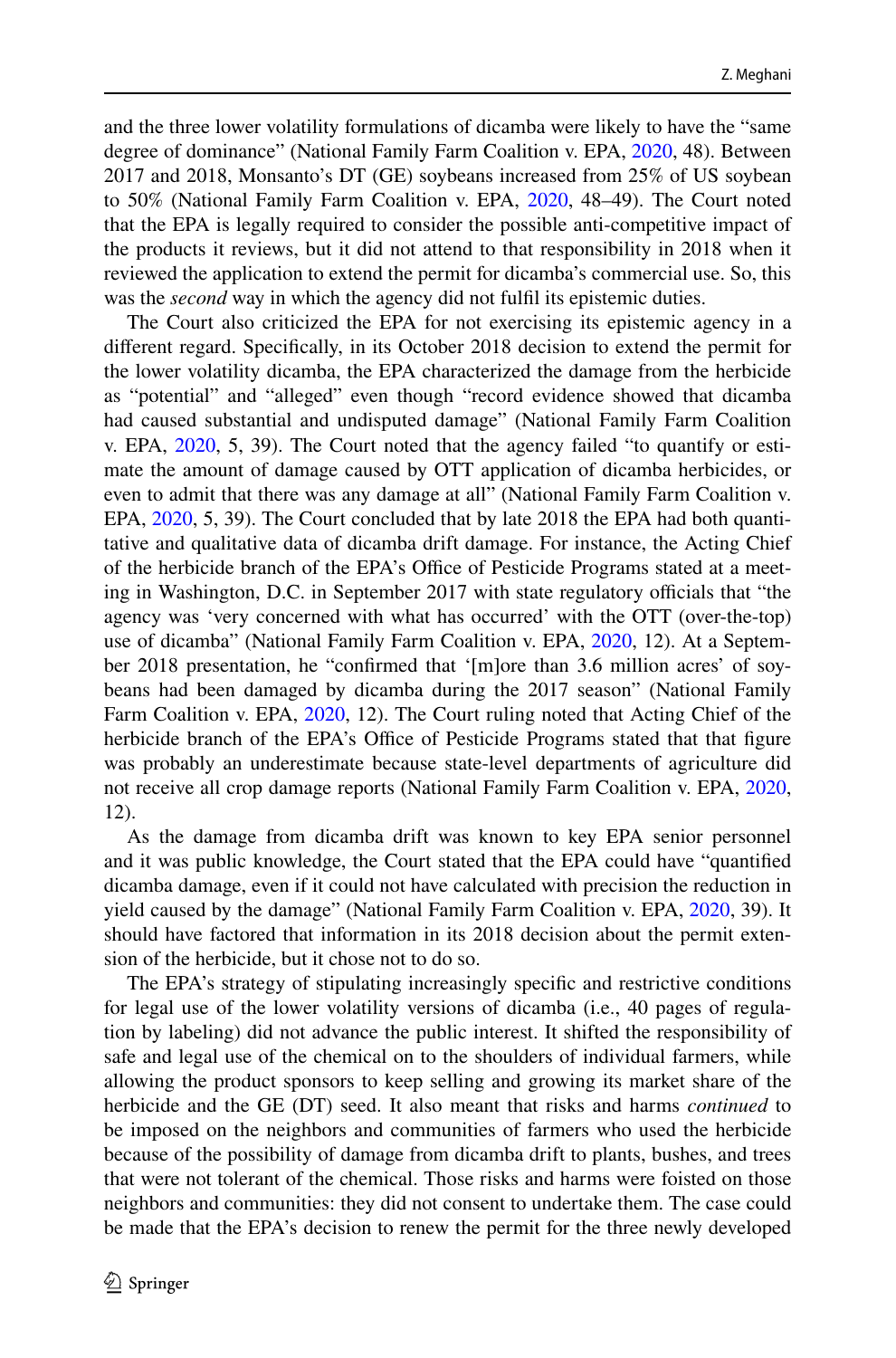formulations of dicamba created conditions for their domination. Arguably, the agency's 'regulation' of dicamba drift can be seen as part of a pattern of pesticide drift regulation in general, including pesticides that cause illness in humans (for a detailed analysis of the history of the problem of pesticide drift in the USA, see Harrison  $(2011)$  $(2011)$ ). Some constituencies are compelled to bear risks and harms; they have little or no say in the matter.

## **6 An Analysis of the 9th Circuit Court's Ruling**

The Court's ruling is a rebuke to the EPA for not attending to its ethical and legal duties, which included the epistemic obligation to rigorously (including accurately) evaluate the safety of and risks from products. As noted in the ruling, the EPA should have taken into account the anti-competitive efect of the use of the dicamba formulations. By not acknowledging that the use of the herbicide by farmers made their neighbors who were farmers feel that they had to switch to GE (DT) crops otherwise they would sufer very signifcant losses, the EPA was ignoring that a market monopoly of the product (i.e., dicamba) and the GE (DT) seed was in the process of being established. As discussed earlier, when a regulatory agency is legally obligated to take into account in its risk evaluations and decisions the possible anti-competitive impact of products, but chooses not to do so, it violates its duty to further the public interest. Arguably, it becomes complicit in monopolistic control of the marketplace by corporate actors, to the detriment of the public interest.

Another crucial problem noted by the 9th Circuit Court, but whose root cause was not addressed by it, was the EPA's exclusive reliance on the product sponsor for data, analysis, and evaluation of the new lower volatility formulation of dicamba. According to the 9th Circuit Court, in 2016, the agency relied solely on Monsanto's safety and risk data for its (initial) risk assessment and registration decision; the company had refused to provide its product to other parties (presumably, scientists and organizations concerned about the chemical) for independent studies (National Family Farm Coalition v. EPA, [2020,](#page-25-0) 28).

This is not an isolated instance of over (or complete) reliance of the agency on product sponsor. Regarding the EPA's history of extensive epistemic reliance on industry, Harrison ([2011\)](#page-24-9) writes, "Congress and the EPA's own scientists have criticized the agency consistently since at least the 1960s for not verifying the validity of those industry data, and industry has been found to have withheld data showing that particular chemicals under review (and in use) pose serious health hazards" (99).

One possible way to prevent this problem would be for the EPA to issue guidance documents that clarify to the agrochemical and agribiotechnology industry that *before* they apply for commercial permits for their products, they should make their products available for independent studies to third parties that are *not* afliated with them or dependent on them (in any way). While guidance documents, including those issued by the EPA, are usually not legally binding, they carry considerable weight because regulatory agencies routinely use them to provide industry with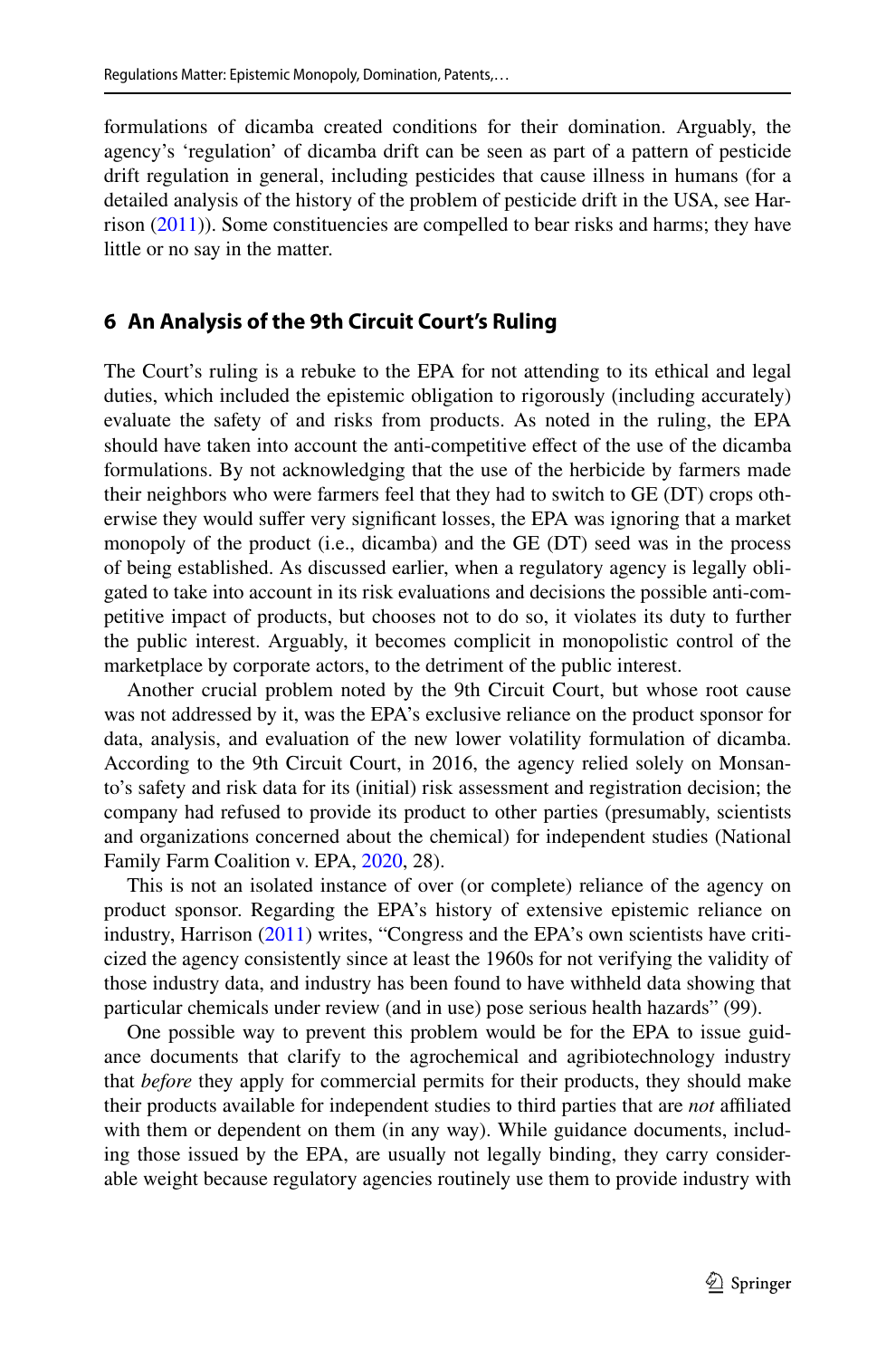their current thinking on specifc issues (EPA (undated)). Some guidance documents describe the agency's interpretation of policy, including the design, production, labeling, promotion, manufacturing, and testing of regulated products. Guidance documents may also detail inspection and enforcement policies (FDA,  $2016$ ).<sup>[17](#page-18-0)</sup>

By issuing a guidance to the agrochemical and agribiotechnology industry that they should make their products available for study to third-party university scientists and civil society organization scientists who are not afliated or dependent on them in any way, the EPA would only be ensuring that it could abide by the epistemic norms for regulatory agencies. After all, it is a well-established and longstanding norm and practice for US regulatory agencies to draw on a variety sources for data, analyses, and evaluations of the products under review (Croley, [2007,](#page-23-4) 236–237). The ability of environmental agencies to make *informed* regulatory decisions that further the public interest is enhanced when they have access to data, analyses, and evaluations of products and their risks from a variety of credible sources, and not just the product sponsors.

The ruling also left untouched another serious epistemic and ethical problem with the regulation of new technological products. Regulatory agencies have the discretion to decide what weight they will give in their decisions to the data, analyses, or evaluations developed by constituencies other than the product sponsor. Among other things, that means they have the latitude to discount the epistemic contributions of those who are independent third parties or those who have been harmed (or will be put at risk) by the commercial use of the technological product. Those contributions have a particular epistemic value because they have the potential to be crucial correctives to the data, analyses, and evaluations provided to regulatory agencies by product sponsors. However, under the current regulatory system, the EPA (as in the case of the lower volatility formulations of dicamba) has the discretion to determine how much weight it will give to those contributions in its decisions about new technologies.

According to the 9th Circuit Court, the decision of the EPA to not accurately estimate the dicamba damage in the face of record evidence, in efect, amounted to a refusal of the EPA to attend to its responsibility as a regulatory agency charged with accurately evaluating harms and risks from new technological products. If there is substantial evidence of harm or risk from a product, regulatory agencies are obligated to at least estimate the damage and factor that into their decision-making about whether to permit the product to remain on the market. If a regulatory agency does not act on such information, it violates its duty to further the public interest. (Not harming public interest is a necessary, but not sufficient, condition of advancing the public interest.) The Court considered that the EPA should have acted on its obligation to furthering the public interest by making an informed decision about extending the permit for the new technological product. Specifcally, it should have taken into consideration relevant data, analyses, and evaluation that were widely available to it from credible sources about the harms and risks from dicamba use. The EPA should have been particularly attentive and responsive to constituencies who had been harmed by or were at signifcant risk from those products. That would have enabled it to accurately and more rigorously evaluate the lower volatility

<span id="page-18-0"></span> $17$  For a history of the changes in the legal status of guidance documents, see Noah ([1997\)](#page-25-19).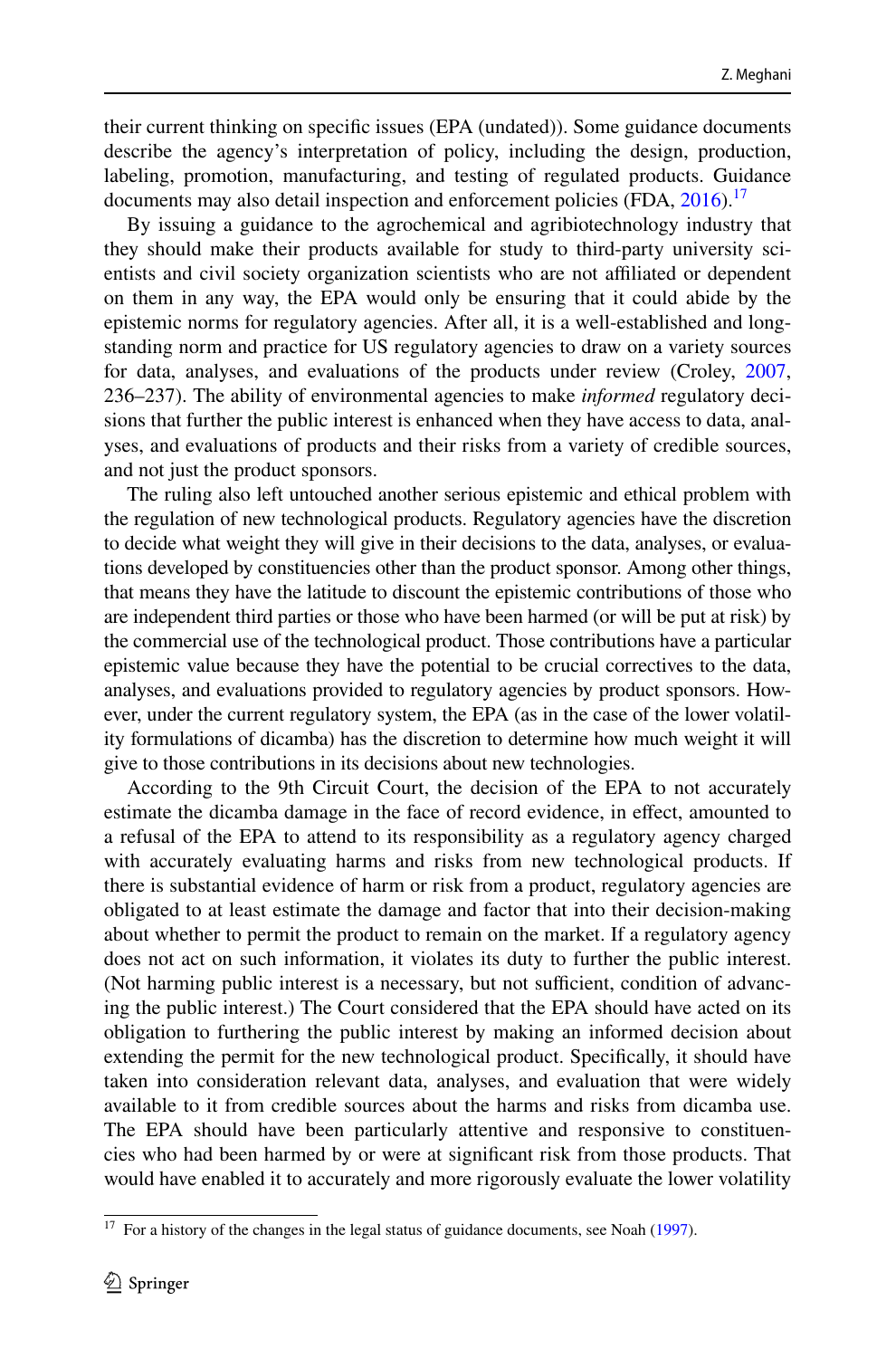formulations of the herbicide, and then make an *informed* decision about whether to extend their registration for another 2 years.

The 9th Circuit Court's June 2020 ruling was a stern rebuke to the EPA. However, its impact on the agency is unclear. Three months after the ruling, in October 2020, the EPA approved the registration of two new dicamba products and extended the registration of other dicamba formulations until 2025. The registration included new control measures intended to ensure their efective use while "protecting the environment, including non-target plants, animals, and other crops not tolerant to dicamba" (EPA, [2020](#page-25-0)). Key agency personnel justifed their decision on the grounds that it would give farmers the certainty they needed for the next (i.e., 2021) growing season, and the agency made the decision after "reviewing substantial amounts of new information, conducting scientifc assessments based on the best available science, and carefully considering input from stakeholders" (EPA, [2020](#page-25-0)). The 2021 growing season will be telling.

Next, three unresolved issues are delineated.

## **7 Unresolved Issues**

The 9th Circuit Court's decision (to vacate the lower volatility formulations of dicamba commercial use permit's extension) brings to light three key underlying unresolved problems with the regulation of new technologies. First, judicial oversight of regulatory agencies is a chancy matter. Those who have been harmed or might be put at signifcant risks from a technological product that has been approved or de-regulated must have (legal) standing for the courts to take up their request for review of an agency's decision. Stewart has argued that by the mid-1970s, US administration law underwent key doctrinal changes.<sup>18</sup> Statutes widened the classes of interests that had legal standing in formal agency processes. The federal courts were increasingly willing to scrutinize agency actions. A broader range of interests were recognized by the courts as having standing under the Constitution to request administrative hearings. The federal courts recognized that a larger class of interests had legal standing to request judicial review of decisions made by regulatory agencies.<sup>[19](#page-19-1)</sup>

Those doctrinal changes are reassuring, but only to a degree. Depending on the political climate of the country, statutes could be enacted to narrow the class of interests that have legal standing to initiate judicial review of regulatory agency decisions. If that occurs, it could mean that if regulatory agencies did not protect themselves or the polity from domination by the developers of new technological products, the afected groups may not have access to the courts as a way of holding them responsible. For instance, if a regulatory agency chose not to exercise its epistemic agency (by drawing on data, analyses, and evaluations about a new technological product from a variety of sources), but instead decided to rely solely on the

<span id="page-19-0"></span><sup>&</sup>lt;sup>18</sup> This analysis is drawn from Weimar's analysis (2005) of Stewart ([1975\)](#page-25-20).

<span id="page-19-1"></span> $19$  Also, see Jasanoff ([2011\)](#page-24-4) about the political circumstances under which this change occurred.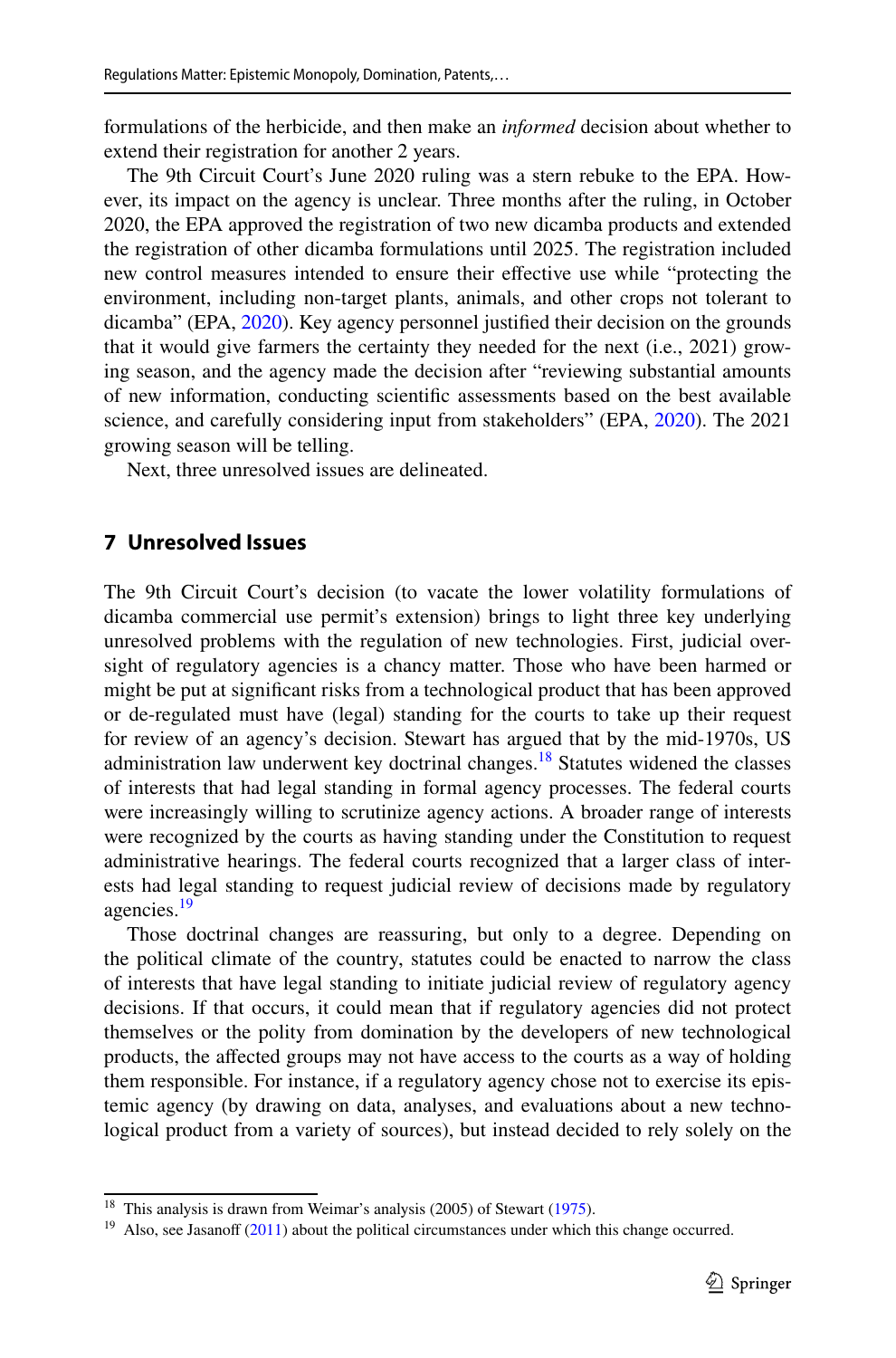technology developer, the afected groups and civil society organizations might not be able to hold them accountable. So, this is an intractable and signifcant problem with the regulation of new technological products in societies where power relations between groups are inequitable.

There is another serious problem that the dicamba case serves to illuminate. The ability of a regulatory agency to act autonomously so as to advance the public interest may be constrained by the actions of other regulatory bodies. For instance, while the 9th Circuit Court's decision applied to the EPA, the ruling can also be read as an indirect rebuke to the USDA, which, in 2015, de-regulated the use of GE (DT) crops, even though at that time, the EPA was in the process of reviewing the applications for the three new formulations of dicamba. It is an open question whether the USDA's 2015 decision to de-regulate GE (DT) soybean and cotton played a role in the 2016 EPA's decision to register the new versions of dicamba. If that was the case, it would need to be recognized that regulatory agencies are limited in their capacity to act autonomously (so as to advance the public interest) by the actions of other regulatory bodies who also have authority over that product or another product that is intended for use with it.

The regulation of new technological products presents a challenge for a third reason. Specifcally, if states choose to aford patent holders very broad rights, regulatory agencies may not be able to attend to their duties to advance the public interest. For instance, patent holders could claim that they should *not* be obligated to provide their products (including patented GE organisms, herbicides, or pesticides) to university scientists, scientists working with civil society organizations, and even regulatory agency scientists for research purposes *because* that requirement is at odds with their patent rights. $20$ 

In response to that objection, a few things need to be said. The afording of such broad rights to developers of new technological products, in efect, gives them an epistemic monopoly over data, analyses, and evaluations of those artifacts. It undermines the ability of regulatory agencies to draw on a variety of sources for data, analyses, and assessments of new technological products' safety and efficacy. That impacts their capacity to rigorously assess those products, which is part of their duty to advance the public interest. The state-enabled domination of regulatory agencies by product developers could have public health and environmental consequences,

<span id="page-20-0"></span><sup>&</sup>lt;sup>20</sup> For a different perspective on patents for pesticides, see Timmermann (2015). He has argued that pesticide efectiveness is a common human heritage and that heritage is undermined by chemical pesticides because such pesticides result in the target species developing pesticide resistance fairly quickly. Timmermann makes the case that developers of pesticides should not be aforded (standard) patent rights because, unlike other inventions, the knowledge provided by pesticide developers in the patent application becomes outdated prior to the expiration of the patent period. Invariably, the target species develop pesticide resistance, so not only is the knowledge (provided by the patent holder in the patent application) not of relevance, the product loses its usefulness. Moreover, pesticide manufacturers benefit if farmers overuse their products, although that puts at risk pesticide efectiveness (Timmermann, 2015, 14). (Farmers overuse pesticides and herbicides because target organisms have developed resistance to them (Lopez-Hernandez, [2020](#page-24-22))). Timmmerman notes that in terms of proftability for agrochemical companies what matters is the good reputation of pesticides, "basically on how farmers think the pesticide will perform, not for the actual performance" (2015, 14).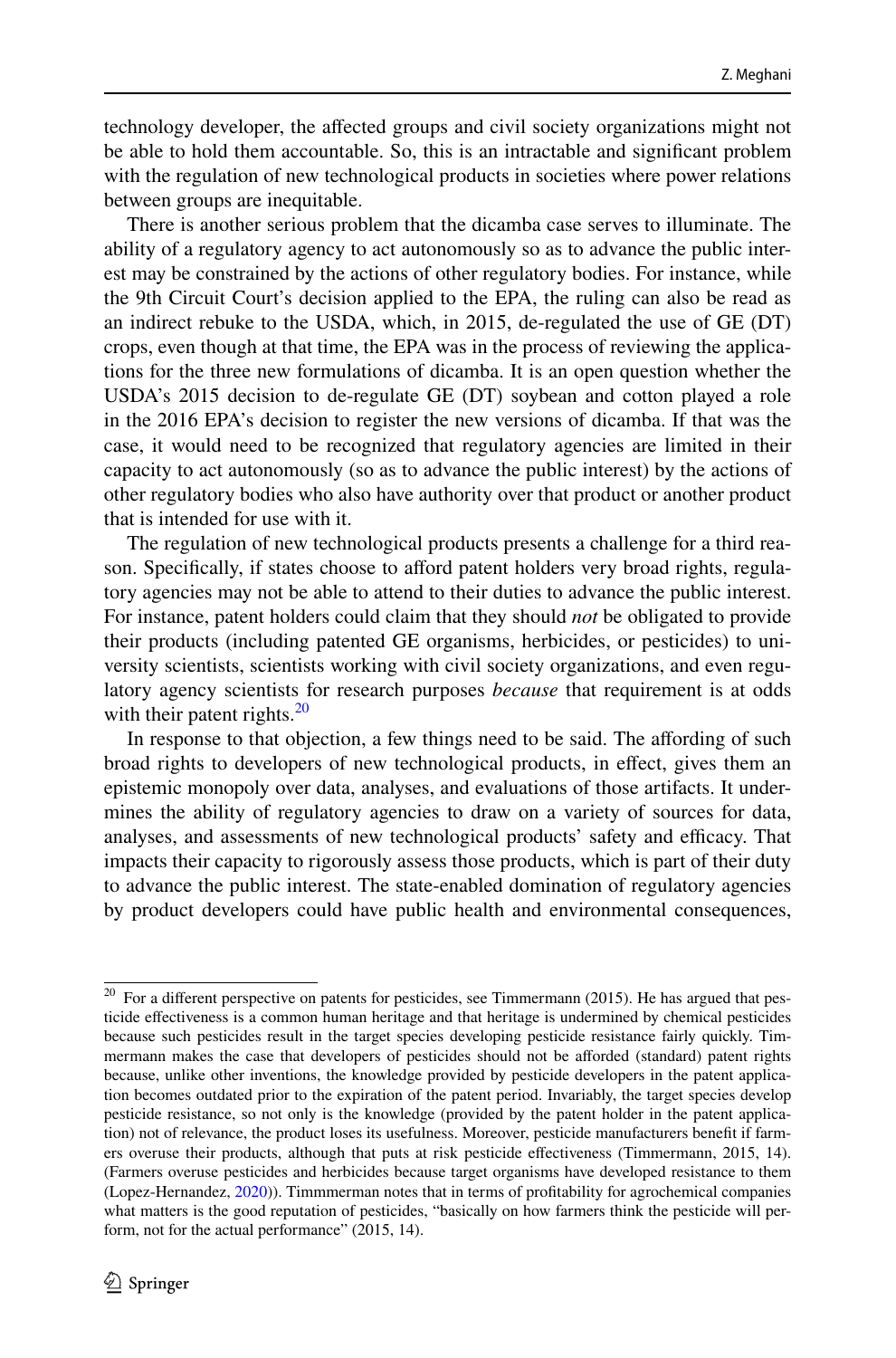nationally and internationally. The actions of regulatory agencies can have very widespread signifcance.

It also needs to be pointed out that the patent objection is based on a fundamental misunderstanding about patent rights. Countries permit inventors to patent their novel inventions and thereby proft from them *because* the public interest will be served when, in return for the patent rights, they disclose how those inventions function and can be created and used (see, for instance, Shi ([2008\)](#page-25-21); Timmerman (2014); and especially patent expert Peter Drahos' works). Patents are not a social good that takes precedence over all other concerns.

Historically, the scope of patent rights was determined by individual state actors. Over the last few decades, some powerful members of the World Trade Organization have aggressively pushed for the international harmonization of patent regimes and those patent laws strongly favor patent-holding corporate actors (Drahos, [1995;](#page-24-23) [2003](#page-24-24)).

However, depending on their power on the global stage, countries do tailor their national patent regimes to varying degrees. Germany, for instance, does not give patent holders the power to bar or determine what kind of research may be conducted on their products (Biddle 2014, 20–21). In contrast, the USA affords patent holders much broader rights. Drawing on Waltz's ([2009\)](#page-26-6) research about Monsanto, Syngenta, and Pioneer Hi-Bred limiting the kind of research US scientists could conduct on their products, Biddle (2014) notes that the USA choses to give patent holders the right to decide to whom they provide their products for research and under what conditions. Legal scholar Rebecca Bratspies ([2017,](#page-23-6) 607) has examined the broad scope of Monsanto's technology/stewardship agreement that are presumably based on its US patent rights:

[U]ntil recently, Monsanto's technology/stewardship agreements explicitly prohibited seed purchasers from conducting any research on the seeds. $21$  The agreements also prohibited a purchaser from supplying seeds to someone else for research purposes.<sup>22</sup> As a result, there was no way for researchers to legally acquire seeds or conduct research without the explicit permission of the company involved. Researchers complained about needing to have "written permission from the companies for any science involving their seed, even if it was commercially available." $^{23}$  To obtain this permission, researchers had to get the company to sign off on the research design. $^{24}$  $^{24}$  $^{24}$  That gave the companies the power to choose who could study the crops and to dictate how the research would be conducted, giving them unfettered power to shape the information

<span id="page-21-0"></span><sup>&</sup>lt;sup>21</sup> In support of that claim, Bratspies ( $2017$ , 607) cited term 4(j) of Monsanto's  $2015$  Technology/Stewardship Agreement (Monsanto [2015\)](#page-25-23) as well as Waltz ([2009,](#page-26-6) 880).

<span id="page-21-1"></span><sup>&</sup>lt;sup>22</sup> Monsanto [\(2015](#page-25-23), 4(j)) and Waltz [\(2009](#page-26-6), 880) (cited in Bratspies ([2017,](#page-23-6) 607)).

<span id="page-21-2"></span> $23$  Bratspies [\(2017](#page-23-6), 607) cites Johnson [\(2013](#page-24-25)), who quotes Elson Shields, a corn–insect scientist at Cornell University.

<span id="page-21-3"></span> $24$  Drawing on Pollack ([2009\)](#page-23-9) who cited an anonymous letter submitted to the EPA (Anonymous 2009), Bratspies ([2017,](#page-23-6) 607) notes that "[I]n an unprecedented 2009 letter to EPA, twenty-six entomologists complained that the agricultural biotechnology companies were thwarting independent research on the efects of their GE crops."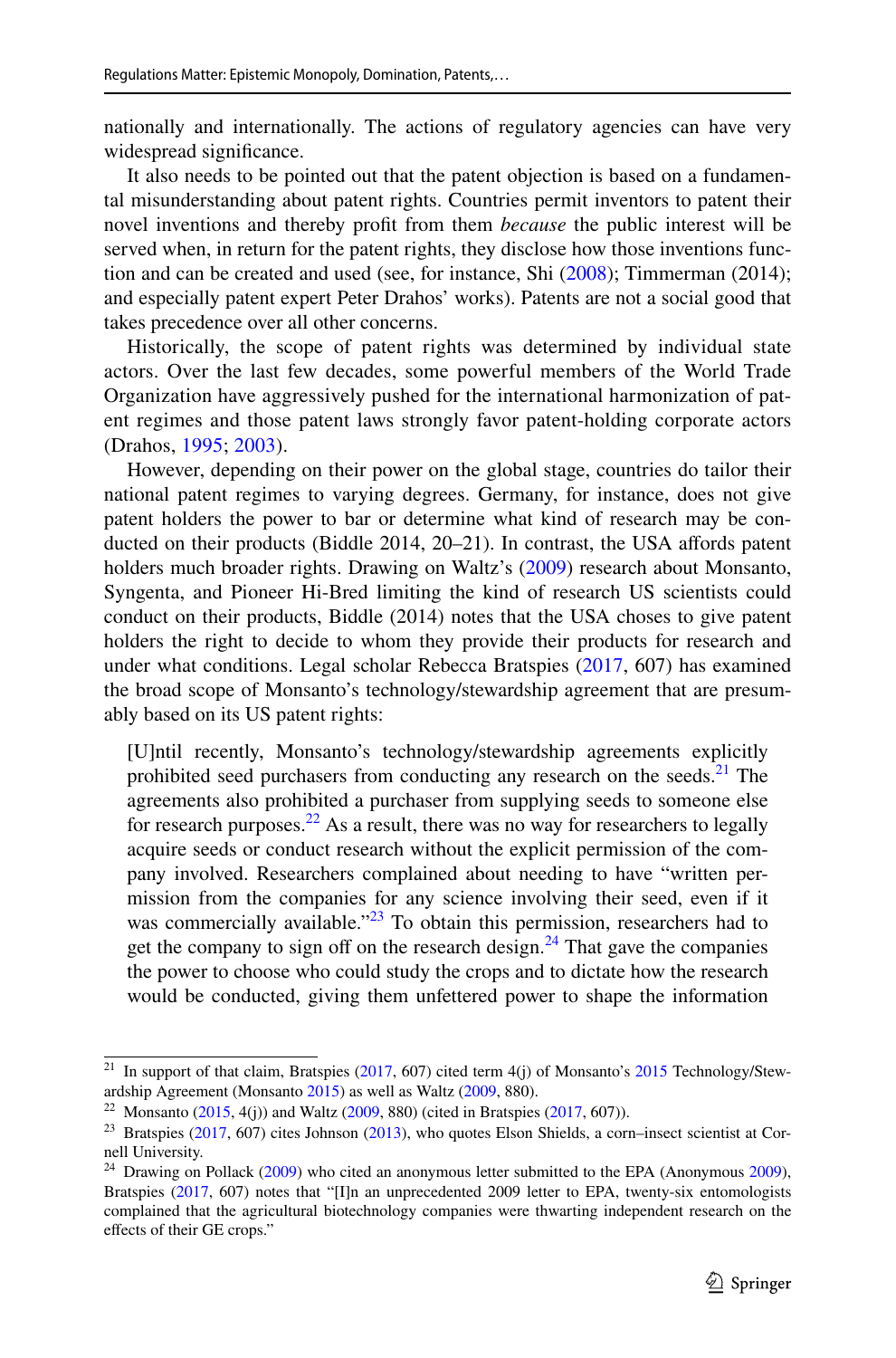that would available.<sup>25</sup> As a result, "[n]o truly independent research [could] be legally conducted on many critical questions,…unduly limit[ing]" the data that regulators had before them in making decisions about GE crops.<sup>26</sup>

Even more astonishing than the prior restrictions on academic research is the fact that these *same research limitations extended to regulators*. [27](#page-22-2) Indeed, it was only in 2010 that Monsanto and (USDA Agriculture Research Service) (ARS) negotiated a license that allowed the government—i.e., the regulators overseeing Monsanto—the freedom to conduct research without frst asking Monsanto's express permission for each individual experiment (my italics).<sup>[28](#page-22-3)</sup>

The larger point here appears to be that if a country permits patent holding actors to determine the conditions under which research may be conducted on their products by regulatory agency scientists and third-party scientists and the results publicly disseminated, it, in efect, creates condition for the domination of regulatory agencies. It allows the patent holder to have an epistemic monopoly, which impairs efforts of regulatory agencies to conduct rigorous evaluations of new technological products so to determine their safety and efficacy. A state that affords overly broad patent rights undermines its own regulatory agencies' efforts to advance the public interest.

Developers of technological products should welcome scrutiny of their products by third parties. It could help them identify serious problems early on and devise solutions for them. It could also help them decide whether they should try to bring those products to the market at all if they are fundamentally fawed or radically at odds with the terms under which a certain kind of technology may be used in a particular country.

## **8 Conclusion**

This paper argued that regulatory agencies must advance the public interest as they regulate new technological products. To make that case, it drew on the 9th Circuit Court's ruling against the EPA with regards to the commercial use of three newly developed lower volatility formulations of dicamba. The ruling has broad relevance for regulatory agencies in democracies. To foster the public interest, regulatory agencies must assess new technological products in a substantively and procedurally disinterested manner. Among other things, it means they must evaluate them by drawing on data, analyses, and evaluations from a variety of credible epistemic sources, rather than rely solely or primarily on sources that have a vested interest in them. Moreover, they should be particularly attentive to the analyses and assessments of the new technological products developed by those who would be most at risk from them or by those who represent such parties.

<span id="page-22-0"></span> $25$  Bratspies references the following quote from Waltz ([2009,](#page-26-6) 880): "Seed companies can refuse a research request for any reason, and they get fairly inventive."

<span id="page-22-1"></span><sup>&</sup>lt;sup>26</sup> Bratspies ([2017,](#page-23-6) 607) cites the anonymous comment on FIFRA Scientific Advisory Panel (see footnote 24) in support of this claim.

<span id="page-22-2"></span><sup>&</sup>lt;sup>27</sup> Citing Waltz [\(2009](#page-26-6)), Bratspies [\(2017](#page-23-6), 607) notes that the "the 2009 anonymous public comment was, at least in part, comprised of ARS scientists".

<span id="page-22-3"></span><sup>28</sup> See footnote 27.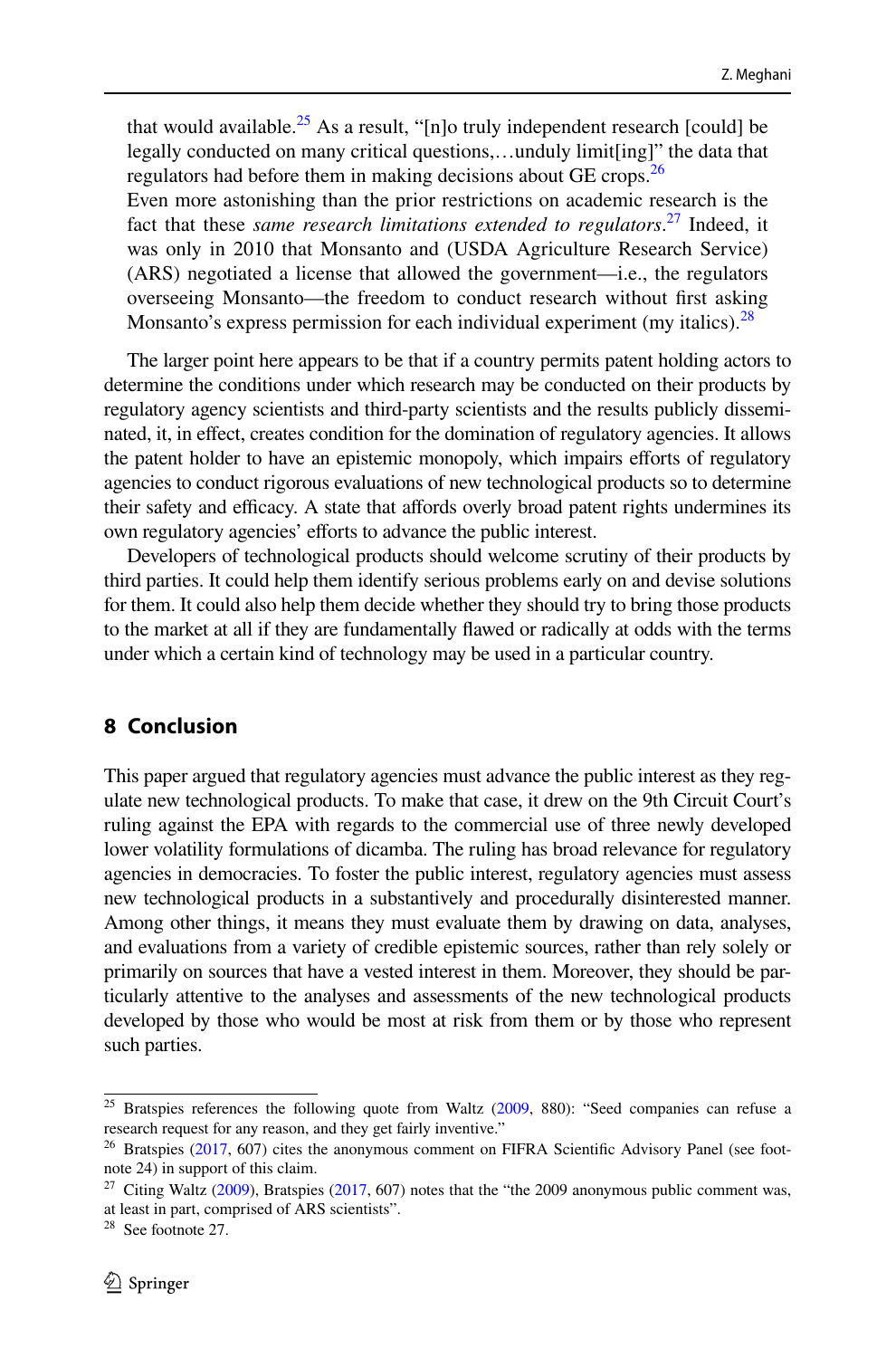Relatedly, regulatory agencies should issue guidances instructing product developers to provide their products for study to third parties that are not funded or afliated with them. For instances, university scientists and civil society organization scientists should be provided with the newly developed technological products so that they can analyze and evaluate them and provide their reports to regulatory agencies *before* they are commercialized. Regulatory agencies should have those studies and reports in hand as they consider whether the new technologies should be authorized for commercial use. Moreover, regulatory agency scientists (that have no ties or interaction with the product developer) should be able to conduct research on the products that they are evaluating, without needing the patent holder's permission. Last, but not least, advancing the public interest requires that democratic states create conditions—nationally and internationally—such that regulatory agencies do not have to solely (or primarily) depend on the data, analyses, and evaluations provided to them by product developers.

**Acknowledgements** The author wishes to thank the anonymous reviewers of this article for their thoughtful and helpful comments. The APC was covered by the Ebbs fund.

**Open Access** This article is licensed under a Creative Commons Attribution 4.0 International License, which permits use, sharing, adaptation, distribution and reproduction in any medium or format, as long as you give appropriate credit to the original author(s) and the source, provide a link to the Creative Commons licence, and indicate if changes were made. The images or other third party material in this article are included in the article's Creative Commons licence, unless indicated otherwise in a credit line to the material. If material is not included in the article's Creative Commons licence and your intended use is not permitted by statutory regulation or exceeds the permitted use, you will need to obtain permission directly from the copyright holder. To view a copy of this licence, visit [http://creativecommons.org/licen](http://creativecommons.org/licenses/by/4.0/) [ses/by/4.0/](http://creativecommons.org/licenses/by/4.0/).

#### **References**

- <span id="page-23-9"></span>Anonymous. (2009). Comment on FIFRA Scientifc Advisory Panel; Notice of public meeting. February 10. Available at[:https://www.regulations.gov/document/EPA-HQ-OPP-2008-0836-0044](https://www.regulations.gov/document/EPA-HQ-OPP-2008-0836-0044). Accessed 22 Aug 2021
- <span id="page-23-3"></span>Barkow, R. E. (2010). Insulating agencies: Avoiding capture through institutional design. *Tex. l. Rev., 89*, 15.
- <span id="page-23-1"></span>Barry, B. (1964). The public interest. *Proceedings of the Aristotelian Society* 38 (supplementary volume): 1–18.
- <span id="page-23-0"></span>Benbrook, C. M. (2016). Trends in glyphosate herbicide use in the United States and globally. *Environmental Sciences Europe, 28*(1), 3.
- <span id="page-23-7"></span>Bird, T., Stefen, JE., Tran, TH., & Egilman, D. S. (2021). A review of the talc industry's infuence on federal regulation and scientifc standards for asbestos in talc. New Solutions: a *Journal of Environmental and Occupational Health Policy, 31*(2), 152–169. [https://journals.sagepub.com/doi/pdf/10.](https://journals.sagepub.com/doi/pdf/10.1177/1048291121996645) [1177/1048291121996645](https://journals.sagepub.com/doi/pdf/10.1177/1048291121996645). Accessed Aug 24 2021
- <span id="page-23-8"></span>Bohme, S. R., Zorabedian, J., & Egilman, D. S. (2005). Maximizing proft and endangering health: Corporate strategies to avoid litigation and regulation. *International Journal of Occupational and Environmental Health, 11*(4), 338–348.
- <span id="page-23-2"></span>Boot, E. R. (2020). The feasibility of a public interest defense for whistleblowing. *Law and Philosophy, 39*(1), 1–34.
- <span id="page-23-6"></span>Bratspies, R. (2017). Owning all the seeds: Consolidation and control in Agbiotech. *Envtl. l., 47*, 583–607.
- <span id="page-23-5"></span>Brink, D. O. (2010). Mill's Ambivalence about Rights. *BUL Rev., 90*, 1669.
- <span id="page-23-4"></span>Croley, SP. (2007). *Regulation and public interests: the possibility of good regulatory government.* Princeton UP.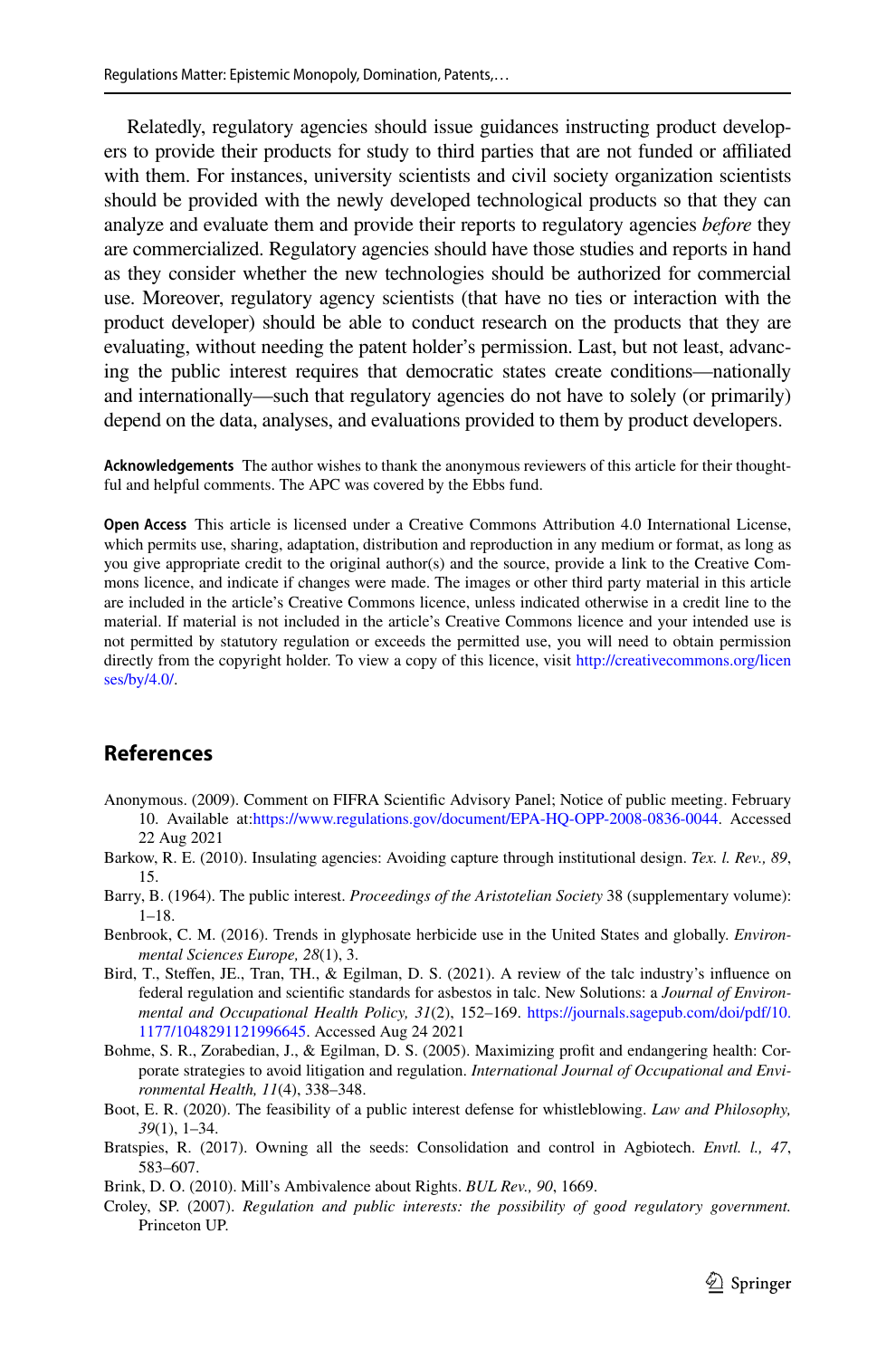- <span id="page-24-23"></span>Drahos, P. (1995). Global property rights in information: the story of TRIPS at the GATT. *Prometheus*, 13(1), 6–19. Available at: [https://www.anu.edu.au/fellows/pdrahos/articles/pdfs/1995globalpropr](https://www.anu.edu.au/fellows/pdrahos/articles/pdfs/1995globalproprightsinfo_drahos.pdf) [ightsinfo\\_drahos.pdf](https://www.anu.edu.au/fellows/pdrahos/articles/pdfs/1995globalproprightsinfo_drahos.pdf). Accessed 22 Aug 2021
- <span id="page-24-24"></span>Drahos, P. (2003). When the weak bargain with the strong: negotiations in the World Trade Organization. *International Negotiation*, 8(1), 79–109. Available at: [https://www.researchgate.net/profle/Peter-](https://www.researchgate.net/profile/Peter-Drahos/publication/228195255_When_the_Weak_Bargain_with_the_Strong_Negotiations_in_the_World_Trade_Organization/links/5c0b6c69a6fdcc494fe202de/When-the-Weak-Bargain-with-the-Strong-Negotiations-in-the-World-Trade-Organization.pdf)[Drahos/publication/228195255\\_When\\_the\\_Weak\\_Bargain\\_with\\_the\\_Strong\\_Negotiations\\_in\\_the\\_](https://www.researchgate.net/profile/Peter-Drahos/publication/228195255_When_the_Weak_Bargain_with_the_Strong_Negotiations_in_the_World_Trade_Organization/links/5c0b6c69a6fdcc494fe202de/When-the-Weak-Bargain-with-the-Strong-Negotiations-in-the-World-Trade-Organization.pdf) [World\\_Trade\\_Organization/links/5c0b6c69a6fdcc494fe202de/When-the-Weak-Bargain-with-the-](https://www.researchgate.net/profile/Peter-Drahos/publication/228195255_When_the_Weak_Bargain_with_the_Strong_Negotiations_in_the_World_Trade_Organization/links/5c0b6c69a6fdcc494fe202de/When-the-Weak-Bargain-with-the-Strong-Negotiations-in-the-World-Trade-Organization.pdf)[Strong-Negotiations-in-the-World-Trade-Organization.pdf.](https://www.researchgate.net/profile/Peter-Drahos/publication/228195255_When_the_Weak_Bargain_with_the_Strong_Negotiations_in_the_World_Trade_Organization/links/5c0b6c69a6fdcc494fe202de/When-the-Weak-Bargain-with-the-Strong-Negotiations-in-the-World-Trade-Organization.pdf) Accessed 22 Aug 2021
- <span id="page-24-10"></span>Ferdman, A., & Kohn, M. (2018). The theory and politics of solidarity and public goods. *Critical Review of International Social and Political Philosophy, 21*(5), 545–553.
- <span id="page-24-20"></span>Fernández Pinto, M., & Hicks, D. J. (2019). Legitimizing values in regulatory science. *Environmental Health Perspectives, 127*(3), 035001.
- <span id="page-24-5"></span>Floridi, L. (2021). Trump, Parler, and regulating the infosphere as our commons. *Philos. Technol., 34*, 1–5.<https://doi.org/10.1007/s13347-021-00446-7>
- <span id="page-24-7"></span>Friedman, M. (2003). *Autonomy, gender, politics*. Oxford UP.
- <span id="page-24-2"></span>Gaines, T., Slavov, G., Hughes, D., et al. (2020). Investigating the origins and evolution of a glyphosateresistant weed invasion in South America. Authorea Preprints.
- <span id="page-24-13"></span>Guy, M. E., & McCandless, S. A. (2012). Social equity: Its legacy, its promise. *Public Administration Review, 72*(s1), S5–S13.
- <span id="page-24-9"></span>Harrison, J. L. (2011). *Pesticide drift and the pursuit of environmental justice*. MIT Press.
- <span id="page-24-21"></span>Hubbard, K., & Hassanein, N. (2013). Confronting coexistence in the United States: Organic agriculture, genetic engineering, and the case of Roundup Ready® alfalfa. *Agriculture and Human Values, 30*(3), 325–335.
- <span id="page-24-14"></span>International Panel of Experts on Sustainable Food Systems (IPES). (2017). *Too big to feed: exploring the impacts of mega-mergers, concentration, concentration of power in the agri-food sector*. [http://](http://www.ipes-food.org/_img/upload/files/Concentration_FullReport.pdf) [www.ipes-food.org/\\_img/upload/fles/Concentration\\_FullReport.pdf](http://www.ipes-food.org/_img/upload/files/Concentration_FullReport.pdf). Accessed 24 Aug 2021
- <span id="page-24-3"></span>International Service for the Acquisition of Agri-biotech Applications (ISAAA). (2019). ISAAA Brief 55–2019: Executive summary: biotech crops drive socio-economic development and sustainable environment in the new frontier. Available at: [https://www.isaaa.org/resources/publications/briefs/](https://www.isaaa.org/resources/publications/briefs/55/executivesummary/default.asp) [55/executivesummary/default.asp](https://www.isaaa.org/resources/publications/briefs/55/executivesummary/default.asp). Accessed 24 Aug 2021
- <span id="page-24-4"></span>Jasanof, S. (2011). Constitutional moments in governing science and technology. *Science and Engineering Ethics, 17*(4), 621–638.
- <span id="page-24-25"></span>Johnson, N. (2013). Genetically modifed seed research: whaťs locked and what isn't. Grist (Aug. 5). Available at: [https://perma.cc/HZ7L-JYVX.](https://perma.cc/HZ7L-JYVX) Accessed 24 Aug 2021
- <span id="page-24-6"></span>Kant, I. (1785) [1983]. Grounding for the metaphysics of morals, in I. Kant, *Ethical Philosophy*, James W. Ellington (trans.). Hackett.
- <span id="page-24-8"></span>Krimsky, S. (2017). The unsteady state and inertia of chemical regulation under the U.S. Toxic Substances Control Act. *PLoS Biol, 15*(12), e2002404.
- <span id="page-24-0"></span>Krimsky, S. (2021). Can glyphosate-based herbicides contribute to sustainable agriculture? *Sustainability, 13*(4), 2337.
- <span id="page-24-18"></span>Krimsky, S., & Gillam, C. (2018). Roundup litigation discovery documents: Implications for public health and journal ethics. *Journal of Public Health Policy, 39*(3), 318–326.
- <span id="page-24-15"></span>Landis, JM. (1960). Report on regulatory agencies to the President-elect 71.
- <span id="page-24-16"></span>Latin, H. (1991). Regulatory failure, administrative incentives, and the New Clean Air Act. *Environmental Law, 21*, 1647.
- <span id="page-24-17"></span>Lerner, S. (2021). The Department of Yes: How Pesticide Companies Corrupted the EPA and Poisoned America. The Intercept. [https://theintercept.com/2021/06/30/epa-pesticides-exposure](https://theintercept.com/2021/06/30/epa-pesticides-exposure-opp/)[opp/](https://theintercept.com/2021/06/30/epa-pesticides-exposure-opp/). Accessed 24 Aug 2021
- <span id="page-24-19"></span>Lexchin, J. (2012). Those who have the gold make the evidence: How the pharmaceutical industry biases the outcomes of clinical trials of medications. *Science and Engineering Ethics, 18*(2), 247–261.
- <span id="page-24-12"></span>Liang, J., Park, S., & Zhao, T. (2020). Representative bureaucracy, distributional equity, and environmental justice. *Public Administration Review, 80*(3), 402–414.
- <span id="page-24-1"></span>Loddo, D., Imperatore, G., Milani, A., et. *al.* (2020). First report of glyphosate-resistant biotype of Eleusine Indica (L.) Gaertn in Europe. *Agronomy*, 1692.
- <span id="page-24-22"></span>Lopez-Hernandez, E. (2020). Gmo Corn, Mexico, and Coloniality. *Vanderbilt Journal of Entertainment & Technology Law, 22*(4), 725.
- <span id="page-24-11"></span>Lyons, D. (1994). *Rights, welfare, and Mill's moral theory*. Oxford UP.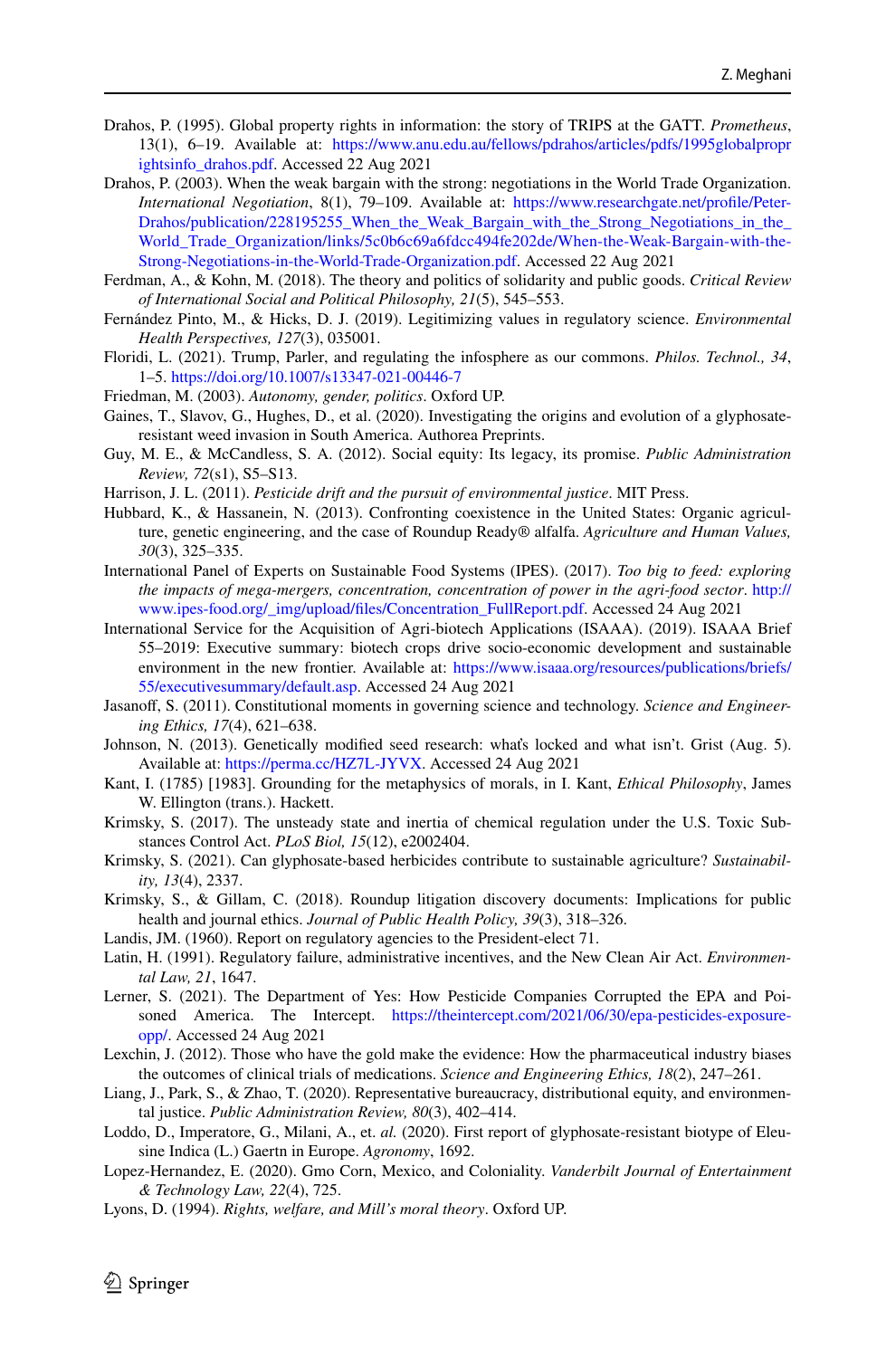- <span id="page-25-9"></span>Magill, ME. (2011). Courts and regulatory capture. In *Preventing capture: special interest infuence in regulation, and how to limit it*. Daniel Carpenter, Steve Croley, and David Moss, eds. 397–419.
- <span id="page-25-16"></span>McGarity, T. (2003). Our science is sound science and their science is junk science. *University of Kansas Law Rev, 52*, 897–937.
- <span id="page-25-3"></span>Meghani, Z. (2014). Risk assessment of genetically modifed food and neoliberalism: An argument for democratizing the regulatory review protocol of the Food and Drug Administration. *Journal of Agricultural and Environmental Ethics, 27*(6), 967–989.
- <span id="page-25-4"></span>Meghani, Z. (2017). Genetically engineered animals, drugs, and neoliberalism: The need for a new biotechnology regulatory policy framework. *Journal of Agricultural and Environmental Ethics, 30*(6), 715–743.
- <span id="page-25-5"></span>Meghani, Z. (2019). Autonomy of nations and Indigenous peoples and the environmental release of genetically engineered animals with gene drives. *Global Policy, 10*(4), 554–568.
- <span id="page-25-15"></span>Meghani, Z. (2020). The hard sell of genetically engineered (GE) mosquitoes with gene drives as the solution to malaria: ethical, political, epistemic, and epidemiological issues in global health governance. In Crasnow, S., & Intemann, K. (Eds.), *The Routledge handbook of feminist philosophy of science* (pp. 435–457). Routledge.
- <span id="page-25-23"></span>Monsanto. (2015). Monsanto technology/stewardship agreement (Limited Use License). Accessed on 24 August 2021 at: [https://gmoban.fles.wordpress.com/2016/06/monsanto-technology-stewardship](https://gmoban.files.wordpress.com/2016/06/monsanto-technology-stewardship-agreement-2015-2-pages.pdf)[agreement-2015-2-pages.pdf](https://gmoban.files.wordpress.com/2016/06/monsanto-technology-stewardship-agreement-2015-2-pages.pdf)
- <span id="page-25-0"></span>National Family Farm Coalition v. Environmental Protection Agency, No. 19–70115 (9th Cir. 2020). Accessed on 24 August 2021 at: [https://law.justia.com/cases/federal/appellate-courts/ca9/19-70115/](https://law.justia.com/cases/federal/appellate-courts/ca9/19-70115/19-70115-2020-06-03.html) [19-70115-2020-06-03.html](https://law.justia.com/cases/federal/appellate-courts/ca9/19-70115/19-70115-2020-06-03.html)
- <span id="page-25-10"></span>Nielsen, K. (1985). *Equality and liberty: A defense of radical egalitarianism*. Rowman & Littlefeld.
- <span id="page-25-19"></span>Noah, L. (1997). The FDA's new policy on guidelines: Having your cake and eating it too. *Cath. UL Rev., 47*, 113.
- <span id="page-25-2"></span>O'Flynn, I. (2010). Deliberating about the public interest. *Res Publica, 16*(3), 299–315.
- <span id="page-25-17"></span>Oreskes, N. & Conway, EM. (2010). *Merchants of doubt: how a handful of scientists obscured the truth on issues from tobacco smoke to global warming*. Bloombury.
- <span id="page-25-22"></span>Pollack, A. (2009). Crop scientists say biotechnology seed companies are thwarting research. *N.Y. Times*, Feb. 19, p.B3.
- Proctor, R. (2012). *Golden holocaust: Origins of the cigarette catastrophe and the case for abolition*. University of California Press.
- <span id="page-25-1"></span>Ravet, K., Sparks, C., Dixon, A., et al. (2020). Genomic-based epidemiology reveals gene fow and independent origins of glyphosate resistance in Bassia scoparia populations across North America. Authorea Preprints.
- <span id="page-25-18"></span>Schroeder, B. (2020). Ninth Circuit vacates EPA registration of three dicamba herbicides. *IndyBar*, June 18th. [https://www.indybar.org/?pg=EnvironmentalLawNews&blAction=showEntry&blogEntry=](https://www.indybar.org/?pg=EnvironmentalLawNews&blAction=showEntry&blogEntry=55409) [55409](https://www.indybar.org/?pg=EnvironmentalLawNews&blAction=showEntry&blogEntry=55409). Accessed 24 Aug 2021
- <span id="page-25-11"></span>Schwartzman, LH. (2006). *Challenging liberalism: feminism as political critique.* Penn State Press.
- <span id="page-25-8"></span>Shapiro, S. A. (2012). The complexity of regulatory capture: Diagnosis, causality, and remediation. *Roger Williams UL Rev., 17*, 221.
- <span id="page-25-21"></span>Shi, W. (2008). The justifcation for IPR protection. *Intellectual property in the global trading system: EU-China perspective*. Springer. 23–66.
- <span id="page-25-12"></span>Skinner, Q. (2002). A third concept of liberty. *Proceedings of the British Academy, 117*, 237–268.
- <span id="page-25-6"></span>Smuha, NA. (2020). Beyond a human rights-based approach to AI governance: promise, pitfalls, plea. *Philos. Technol,* pp.1–14.
- <span id="page-25-20"></span>Stewart, RB. (1975). The reformation of American administrative law. *Harvard Law Review*, *88*, 1667–1813.
- <span id="page-25-13"></span>Svara, J. H., & Brunet, J. R. (2005). Social equity is a pillar of public administration. *Journal of Public Afairs Education, 11*(3), 253–258.
- <span id="page-25-7"></span>Taylor, L. (2021). Public actors without public values: legitimacy, domination and the regulation of the technology sector. *Philosophy & Technology*, 1–26. [https://link.springer.com/article/10.1007/](https://link.springer.com/article/10.1007/s13347-020-00441-4) [s13347-020-00441-4](https://link.springer.com/article/10.1007/s13347-020-00441-4). Accessed 24 Aug 2021
- <span id="page-25-14"></span>Tran, T. H., Stefen, J. E., Clancy, K. M., Bird, T., & Egilman, D. S. (2019). Talc, asbestos, and epidemiology: corporate infuence and scientifc incognizance. *Epidemiology (Cambridge, Mass.), 30*(6), 783.